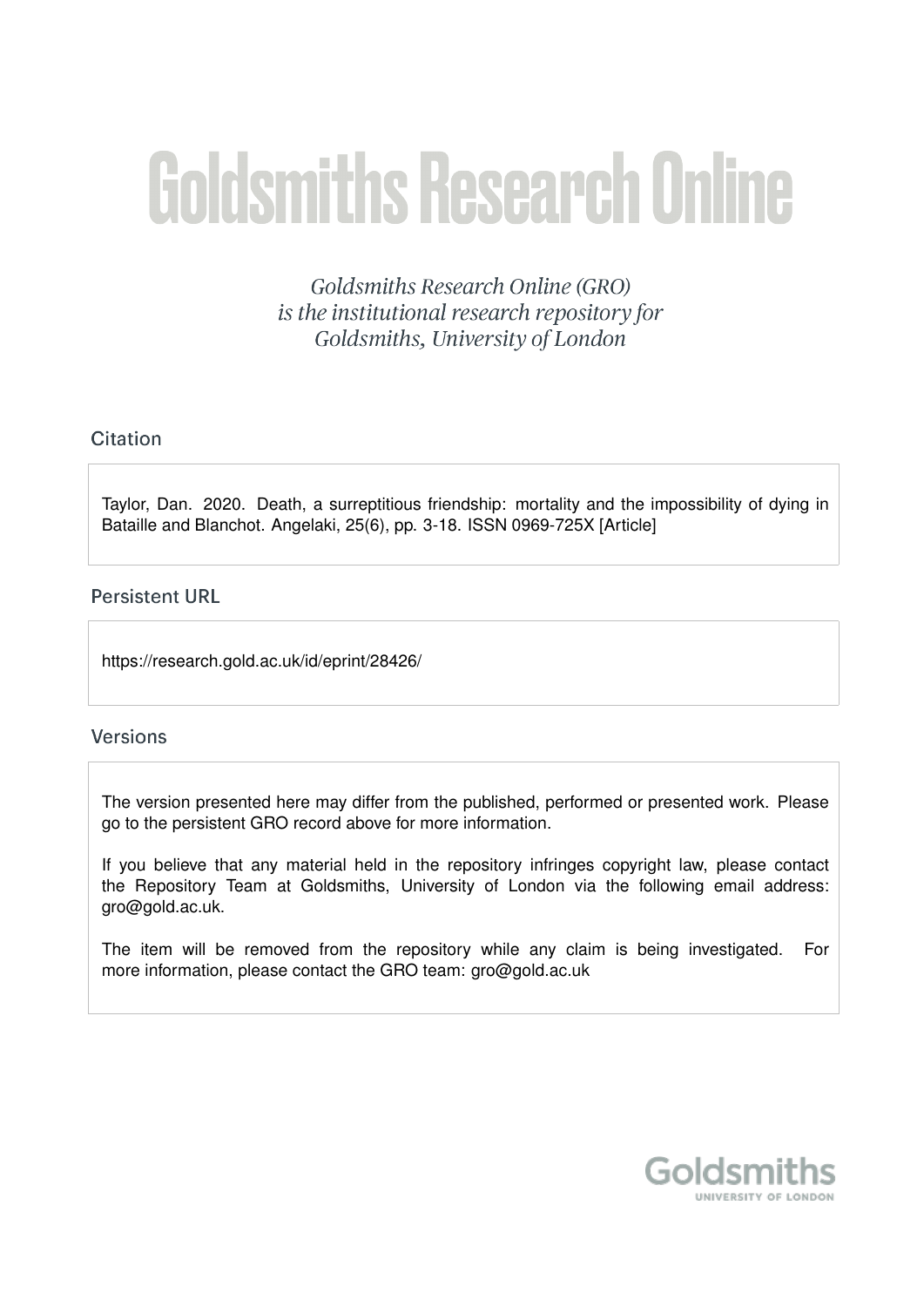# DEATH, A SURREPTITIOUS FRIENDSHIP: mortality and the impossibility of dying in bataille and blanchot

# *Dan Taylor*

#### **abstract**

This article explores the friendship of Maurice Blanchot and Georges Bataille through a close reading of their thought on death and dying. An intellectual and personal friendship, both conceived of death as an "impossible" space and "limit-experience" that not only constituted human subjectivity, but could also puncture it, leading to joy through deindividuation. This could only occur indirectly – for Bataille, via the sacrifice, eroticism, drunkenness or laughter – and for Blanchot, via literature. This line of thinking leads to varying formulations of sovereignty at odds with the prosaic world of use-value. Proceeding first through their friendship, this paper then explores this thinking death through the contexts of French Hegelianism, Kojève and Heidegger. While holding much similar, the paper argues that Bataille's transgressive, embodied and deindividuating visions of death present a form of community that was overlooked by Blanchot subsequently, with consequences for theories of community and collective power today.

He was perhaps suddenly invincible. Dead – immortal. Perhaps ecstasy. Rather the feeling of compassion for suffering humanity, the happiness of not being immortal or eternal. Henceforth, he was bound to death by a surreptitious friendship. – Blanchot, *The Instant of My Death* (5).1

The friendship of Georges Bataille and Maurice Blanchot has long interested scholars of both. Most agree that this *friendship* – and it is worth italicising what becomes the name of key works for both, an often intellectual friendship, though not without personal warmth – was constitutive and in Surya's words "decisive" (2002: 312) for each in different ways. Yet the precise nature of this mutual influence is often unclear, with comparative analyses (like ffrench 2007, Gregg 1994) glossing over similarities at the expense of differences. One gets the impression instead of an "oath of silence" between the pair, a refusal to disclose not only what Blanchot in *Friendship* described as the "vulgar" detail of their association (F 291), but to also speak of the difficulty of what interested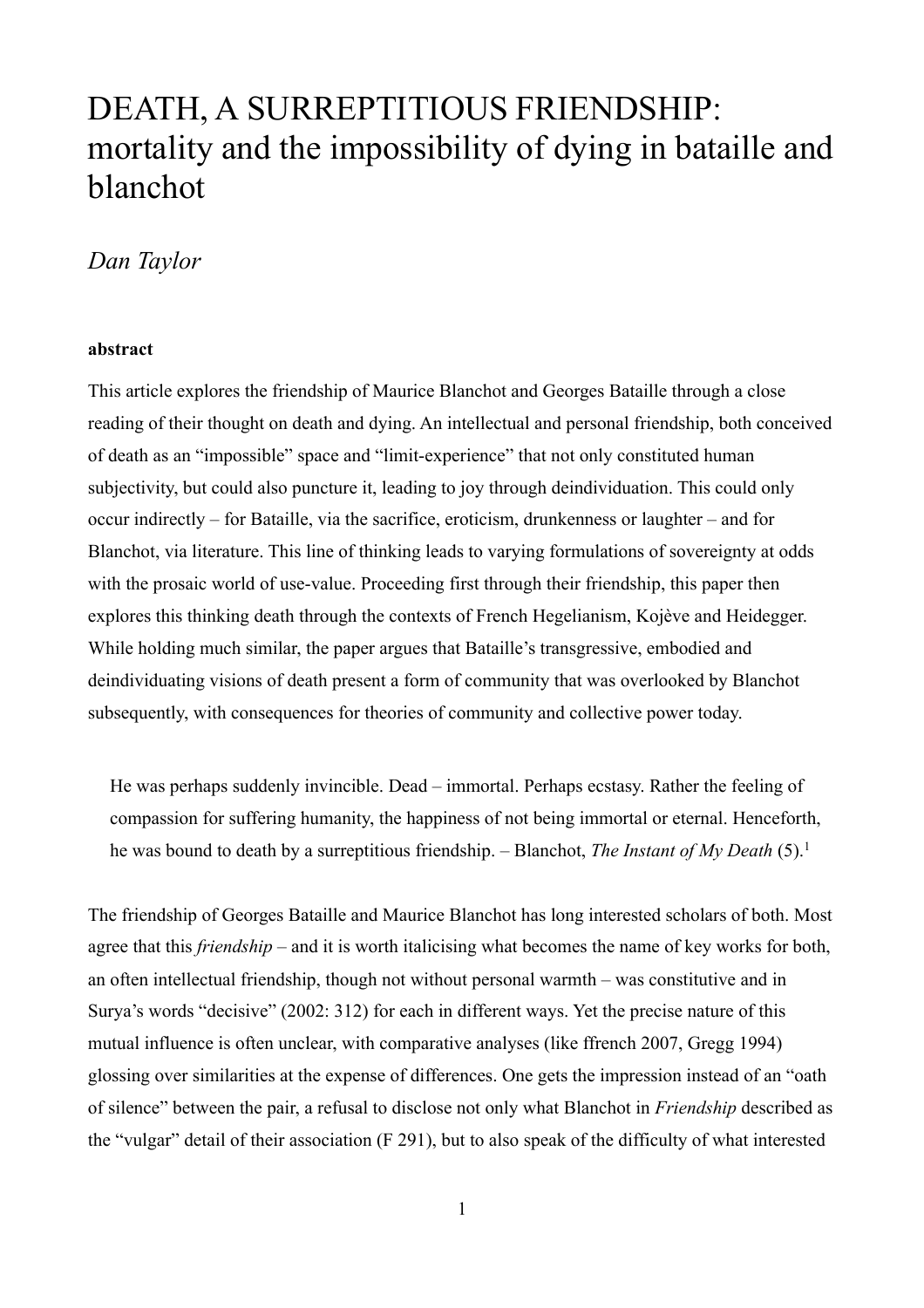both. In particular, that of the difficulty of speaking of (let alone truly thinking) the inherent risk and uncertainty of death and dying. This was not merely in a sense of some rarefied "finitude," as in Jean-Luc Nancy's influential reading, but of the repulsive, deindividuating power of the corpse, the suicide, ritual murder and sacrifice – all areas consuming Bataille's research in the years up to his first encounter with Blanchot.

Within that unutterability is also a challenge to traditional philosophical views on mortality as a form of solemn self-awareness that constitutes human subjectivity, like in Hegel and Heidegger. As Bataille was beginning to tentatively explore, what if such beliefs actually served not to liberate the knower, but to recuperate them as objects of productive use-value?<sup>2</sup> In contrast to this fear of dying, Bataille's work – particularly the *Summa Atheologica* (*La somme athéologique*), produced over 1939-44,<sup>3</sup> overlapping with his early, intense friendship with Blanchot – reinterprets death and its reception as foundational not just to sovereignty, incorporating all passions and behaviours contrary to use-value, but also to a community that exceeds even the lifespans of the individuals concerned.

What would such a difficult thinking involve? While a vital interlocutor in its development, Blanchot has subsequently become one of its main interpreters, first in *Friendship* (1971), then in the debate around community following Nancy's *Inoperative Community* (1983) a decade later. "The basis of communication is not necessarily speech," Blanchot writes in *The Unavowable Community* in response, "but exposure to death, no longer my exposure, but someone else's" (UC 25). Blanchot's account of communication has emphasised a literature of memory, if not mourning; of a cerebral "beatitude" in the calm contemplation of the impossibility of dying (IMD 5-9; IC 113).4 This resulting surreptitious friendship, as expressed by Blanchot, is one of the text, of a community at the level of literature, one that tends to sanitise the "sweet, shared slime" of Bataille's more transgressive thinking (ON 95). For Deleuze and Guattari, this was the highlight of Blanchot's contribution to an understanding of friendship, one based on the "thought of the concept as distrust and infinite patience" (1994: 5). It's shared in Nancy's reading (1991: 99-102; 2016: 21) of an idealised community in Bataille which, while rightly opposed to use-value, leaves the impression of an anaemic, non-conflictual, mutual haunting.

But I wonder if such vigilance does not inadvertently restore some of the traditional concepts of death Bataille had set out to undermine, one that involved a present-focused and embodied "laceration" and escape from the self, from which "we are thrust from our anticipation of the future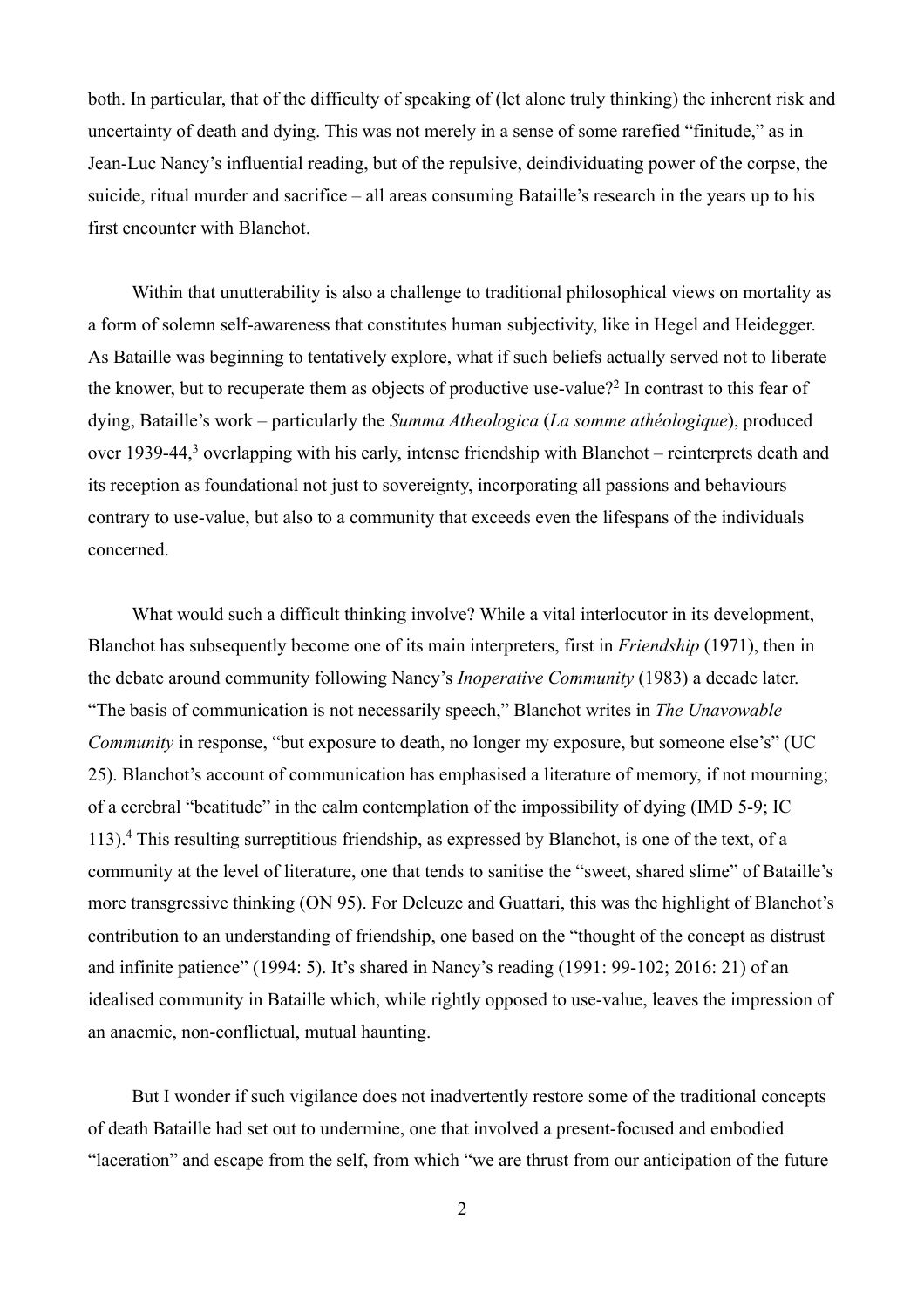into the presence of the moment" (AS2-3 207). What I want to explore is the deindividuating power of death in Bataille, a thinking that emerges prior to and in contact with Blanchot's guidance. In my reading, it presents a striking ideal of communication, if not friendship, in which life and self are risked, "placed at the limit of death and nothingness" (ON 19). For Bataille, death ushers in the possibility of collective depersonalisation, or what the late cultural theorist Mark Fisher called "positive depersonalisation" (2015). A rupturing of individual subjectivity, exiting from the sad, myopic fetters of the isolated ego into practices of communal ecstasy, in which the continuity of collective, continuous being is momentarily glimpsed. For Bataille, this comes through sacrifice, eroticism, laughter or of joy before death, but parallels can be drawn to the Bakhtinian carnivalesque, saturnalia, Nietzsche's Dionysian, the medieval fair, or rave culture subsequently (Stallybrass and White 1986, Fisher 2016). In each, a transgressive activity leads to joyous forms of self-escaping and openness to the other, establishing, usually too briefly, an intense and unrestricted experience of community. For Bataille, and a lesser extent Blanchot, this occurs rather unusually in the witnessing of death.

Any claim for an illuminating interpretation or final word on Bataille is always fraught with peril. As Bataille warns in *On Nietzsche*, in response to a bad review from Sartre, "I don't lead anywhere" (ON 173). The remark is a challenge to any didactic interpretation of his work, as Bataille mischievously intended ("That is why criticism of my thought is difficult. Whatever might be said, my reply is given in advance"). What is also at stake here is a death that does not lead anywhere, which neither reinforces "making the most of life" and other platitudes, nor recognises for the sake of self-knowing the catastrophe that is the inevitable termination of one's being. Instead, the encounter with death in Bataille and Blanchot is constitutive of a deeper kind of relationality between individuals whose communication involves the risk of loss. While communication and community has been explored more in relation to Bataille than Blanchot, this paper re-orientates this around what might be called, in the kind of yonic terms Bataille might approve, the black hole of death.

The argument is structured as follows. Part 1 presents a contextual outline of Bataille and Blanchot's friendship, situating their common interest in death and subjectivity, and the nature of death as an impossible limit-experience. Part 2 argues for the constitutive centrality of death in Bataille's work, assessing Bataille's working-through of the Kojèvian account of death in Hegel. Part 3 develops its importance for Bataille's subsequent conceptual development of joy and sovereignty, in contrast to use-value, a framing of the stakes of death then used to critique Blanchot.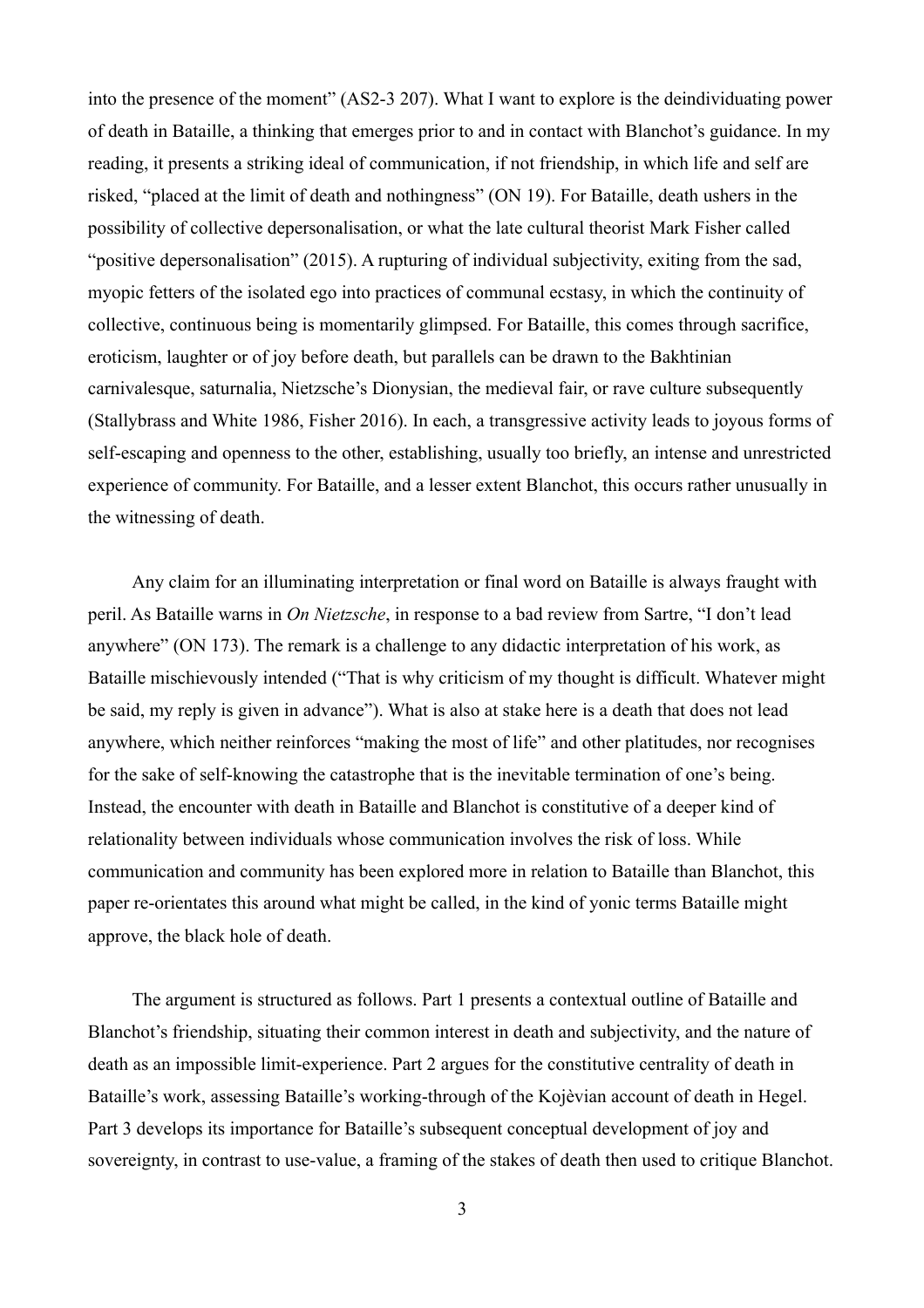Part 4 then appraises the pre-eminence of death as the basis for communication and an undying community via Heidegger, with the conclusion reappraising Bataille as a thinker of a deindividuated, collective ecstasy, one which poses an important challenge to modern political and economic imperatives of individual productivity and use-value.

# **friendship**

In what way were Bataille and Blanchot friends? Broadly speaking, the pair established a close personal bond from around late 1940/early 1941 which continued, if becoming more distant, over the remaining years of Bataille's life. Bataille was first introduced to Blanchot in December 1940 by a mutual friend, Pierre Prévost. While biographical conjecture is made difficult by a mutual silence over details, Blanchot recalls "seeing Georges Bataille almost on a daily basis and discussing a whole range of works with him" (IUS 226), while Bataille recalls that at "the end of 1940 he meets Maurice Blanchot with whom links of admiration and agreement are immediately formed (MM 221)." Blanchot's influence over *Inner Experience*, produced over 1941-42, is apparent: Bataille refers to Blanchot seven times, and regularly discussed his work both in their regular meetings and among the discussion group, the Socratic College set up by the pair in December 1941 (IE 3, 7, 12, 53, 61, 101-02, 180). Blanchot encouraged him to "pursue my inner experience as if I were the *last man*" (IE 61), he writes, and at one point even planned to write *Maurice Blanchot et l'existentialisme*, proposed to Gallimard in 1948 (Kendall 2007: 179).

This affinity was not lost on contemporaries. Albert Camus told Sartre that Bataille's work was "the exact translation and commentary of *Thomas the Obscure*," written by Blanchot in 1940 and published in 1941. A misunderstanding of both texts to be sure, but one that nicely reflects a common turn to the internal self-sufficiency of experience, without reference to authority, that appears prominently in both writers from this time. For Pierre Klossowski, Blanchot saved Bataille with "so much strength" (in Surya 2002: 312), and elsewhere, that "their friendship could not have been more beneficial for himself [Bataille], that he had recognised in total incommunicability the condition from which a true action can be exercised" (in Stamp 1999: 30). Commentators have largely agreed. As Surya puts it, "the one mirrored the other" (2002: 312), with Bident (1998: 168) agreeing that each one "embodies the latent qualities of the other," Bataille expressing Blanchot's passion, and Blanchot expressing Bataille's passivity, or as Kaufman (2001: 42-43) has it, Blanchot representing restraint, Bataille excess. Lessana (2001: 30-31) goes further still, arguing that the friendship with Blanchot enabled Bataille to re-emerge from (pornographic) obscurity as a serious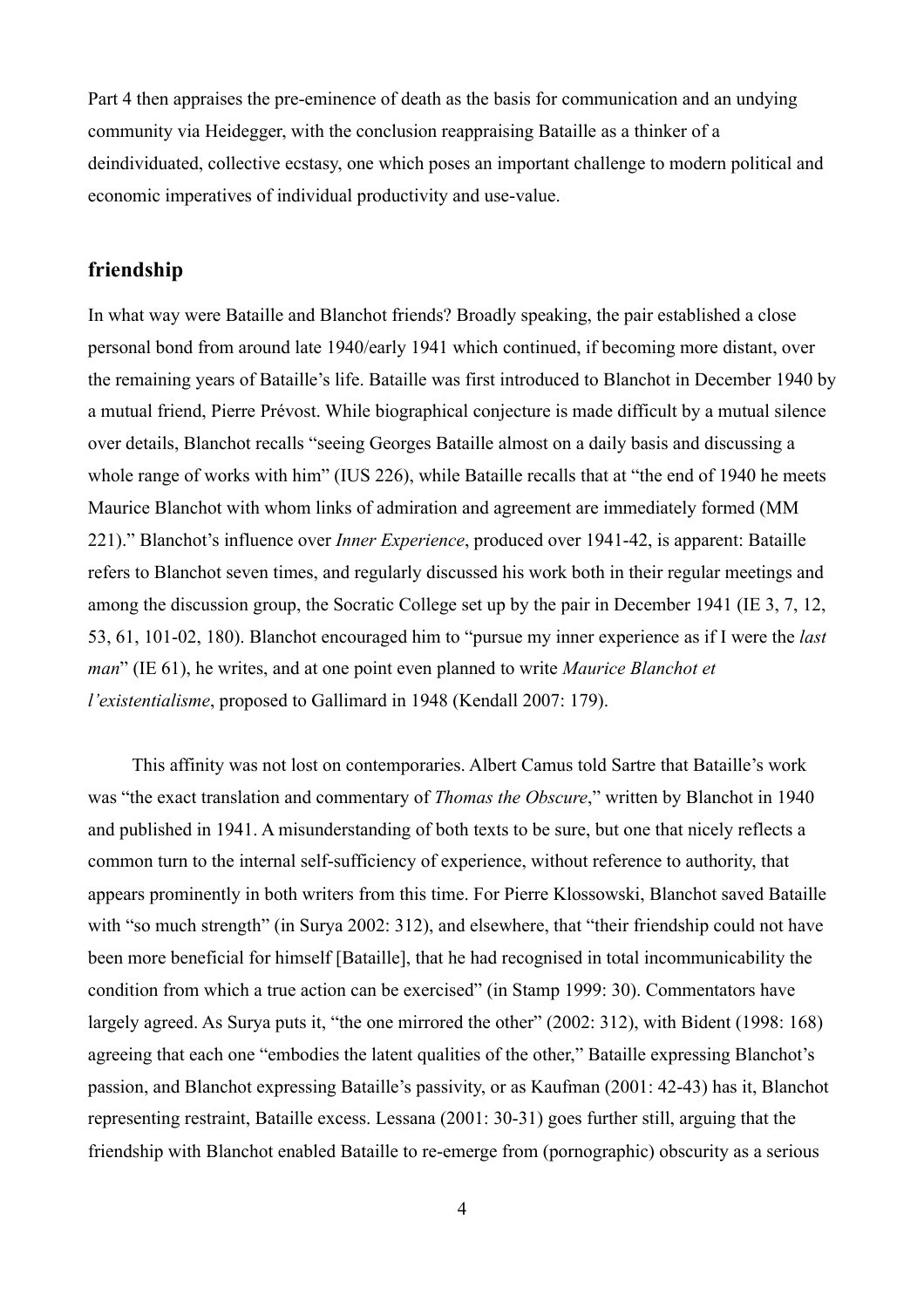philosophical writer.

There are problems with such characterisations. The elision of both into a singular project excludes a good deal fundamental to either – Bataille's anti-fascist politics, or his earlier and later communal projects like the *Documents* and *Critique* journals, the group Counter-Attack established with André Breton, or Acéphale and the College of Sociology, or Blanchot's attention to the fundamental ambiguity of language. It is also at the expense of other decisive friendships – for Bataille, with Klossowski, Roger Caillois, Michel Leiris, or his lover Laure (Colette Peignot) – for Blanchot, that of Emmanuel Levinas or Robert Antelme.

It is also unclear whether the influence was initially so reciprocal. References to Bataille in Blanchot are at first sparing: a favourable review of *Inner Experience* in 1943, republished in *Faux Pas*; a 1957 short story on "The Last Man," but one whose Hegelianism draws as much from Kojève (and Bataille) as Hyppolite (Kendall 2007: 159). A chapter of the 1959 collection *The Book to Come* covers *Madame Edwarda*, a work he later described as "the most beautiful narrative of our time" in *The Infinite Conversation* (1969), and which dedicates a chapter to Bataille's account of the limit-experience (BC 189; IC 202). The latter's date is significant. It is following Bataille's death in 1962 that a certain idealisation of their friendship emerges, reciprocating the laudations of Bataille's *Inner Experience* two decades earlier. First, in the essay "Friendship" ("L'Amitié: Pour Georges Bataille") in *Les Lettres nouvelles* (1962), which was then subsequently extended into an eponymous 1971 monograph prefaced by a quote from Bataille, and concluding with a meditation on death and friendship inspired by the latter. But again, references to Bataille are fleeting. In an otherwise wonderful essay, I find Patrick ffrench indicative of elision in his overly-generous remark that the book "reproduces the intellectual trajectory of Bataille" (2007: 41 n18), given it makes no comment on eroticism and religion.

Nonetheless, the abiding preoccupation with this friendship seems to be *because* of its elliptical nature, something that itself fascinated Blanchot. "[T]hey reserve, even on the most familiar terms, an infinite distance," writes Blanchot in *Friendship*, a "fundamental separation on the basis of which what separates becomes relation" (F 291). In Bataille, Blanchot found a vital interlocutor for his explorations in the impossible and indeterminate – an influence that should not be underestimated. For Blanchot, Bataille's "entire work expresses friendship, friendship for the impossible that is man" (IC 211). For Bataille, as he wrote in one letter, "*Fundamentally*, I think what Blanchot thinks" (CL 283). There is undoubtedly a tendency to generosity in both towards one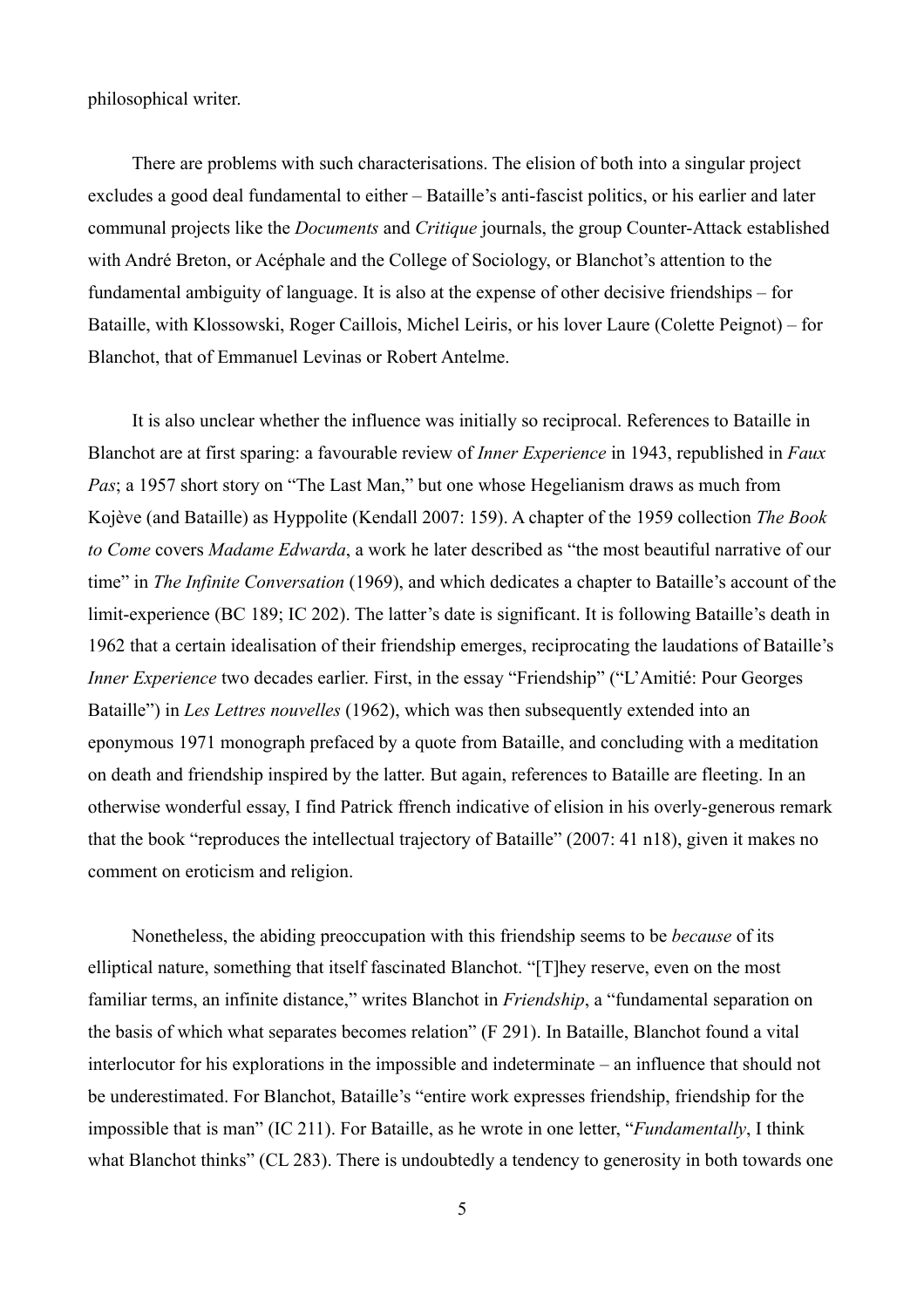another – a mark of the friend, though also a mark of gift-giving. It is unclear here whether Bataille thinks what Blanchot has already thought, or (less likely to Klossowski) vice-versa. And in what might this commonality of thinking consist? Both *Inner Experience* and *Thomas the Obscure* share concerns with death and the impossibility of dying, a rapture which both constitutes and overwhelms individual subjectivity, one which has "its principle and end in the absence of salvation, in the renunciation of all hope," as Bataille writes in "Socratic College" (USN 12). Such thought must be understood against a long philosophical tradition to which the reception of Hegel in early 20<sup>th</sup> century France posed a stark challenge.

### **unemployed negativity**

Philosophical questions of subjectivity have long been haunted by the problem of death. In the Western tradition, Plato's *Phaedo* famously puts forward that philosophy is a "training for dying" (1997: 68a), and envisions the immortality of the soul when untethered from a corrupting, bodily world. Stoic *apatheia* and Epicurean *ataraxia* variously strive for a freedom from pain and emotional disturbance through the courageous contemplation of one's inevitable death. The subject demands solemnity, from medieval *memento mori*, *ars moriendi* and skeletal murals like that of *la danse macabre* in the Cimetière des Innocents in Paris, to the cross-cultural significance of great monuments and tombs, architecture which, for Bataille, served to conceal humanity's "repugnance for death" with citadels that gesture to eternity (AS1 61; cf. Hollier 1992: 6).

The Stoic lineage returns in Montaigne's essays ("To philosophise is to know how to die") and Shakespeare's Hamlet ("in that sleep of death what dreams may come" (2013: 309)). One finds it in the works of Kierkegaard and Dostoevsky. It shares a view of death as immanent (if not imminent), life's sole certainty and the conditioning for its purpose. Noting that (male) insects often die during sex – a pleasure also proposed by Crito to Socrates to distract him from his imminent death – Kierkegaard observes that "life's highest, most splendid moment of enjoyment is accompanied by death" (1987: 20; Plato 1997: 116e). Yet Socrates, having dismissed Crito's suggestion, replies in the moments before his death, "save a cock for Asclepius" (1997: 118a), a parting tribute to the god of healing. In Nietzsche's mocking view (2008: IV §340), it is a lifedenying cry for the welcome cure of death for a life one wishes to escape ("O Crito, *life is a disease*"). Then there is the question, raised by Blanchot and returned to later, of the impossibility of experiencing the moment of our death. But in terms of its fundamental importance in constituting human subjectivity, a subjectivity that is always limited by, and other to, itself, its most significant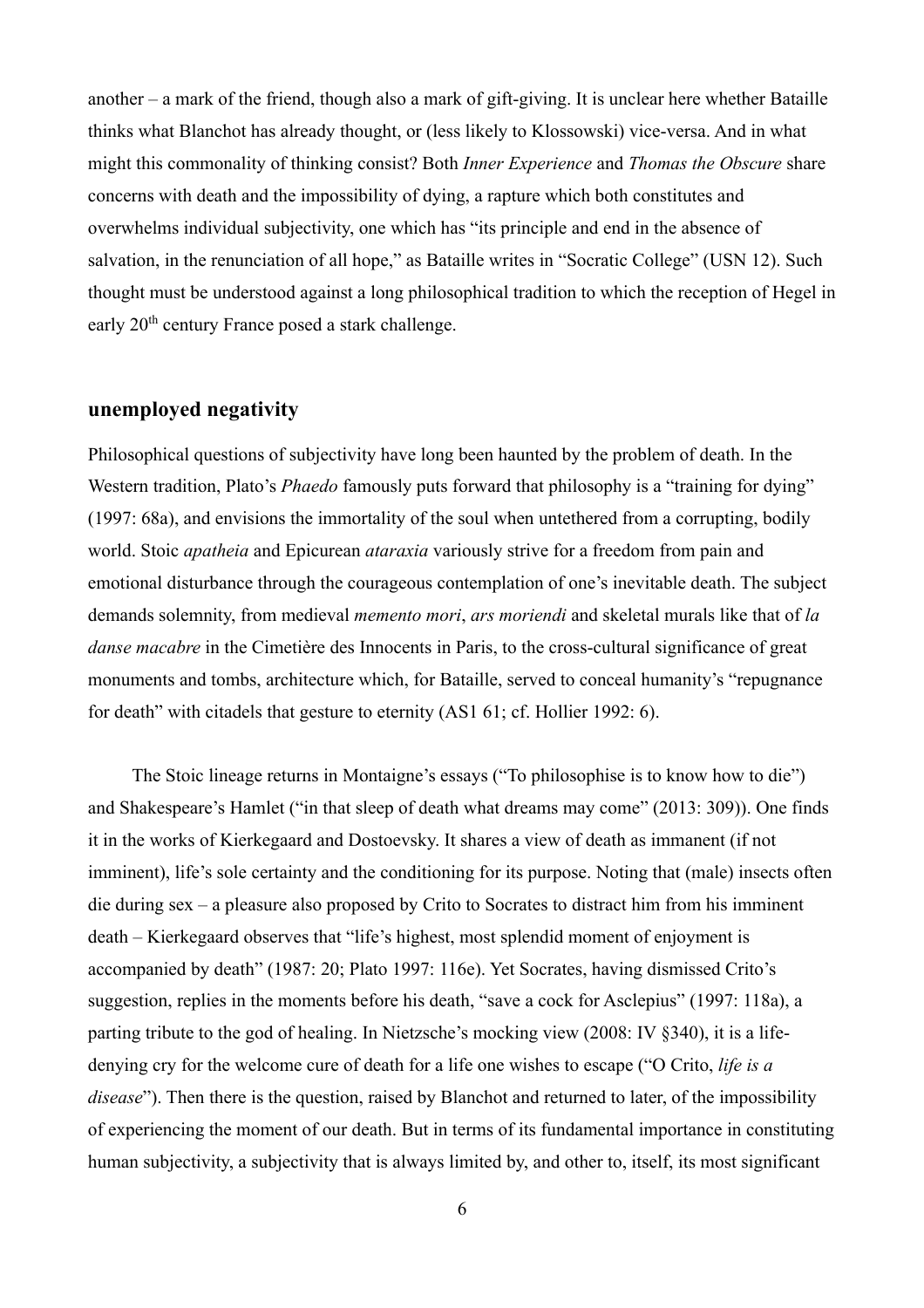author is Hegel.

"Death, if that is what we want to call this non-actuality, is of all things the most dreadful," writes Hegel in the *Phenomenology*, and to "hold fast what is dead requires the greatest strength" (1977: §32). This remark was important to Bataille: it prefaces *Madame Edwarda*, an erotic novella written as "Pierre Angélique" in a period in which the working-through of Hegel in Bataille's works was strongest, and holds the key to understanding Bataille's paradoxical stance. For Hegel, an awareness of our own mortality distinguishes human from animal consciousness. Death, this "pure nothingness" or "negativity," is fundamental to life – indeed, death is overcome or sublated in life (cf. Kojève 1980: 255-256), a living that "endures death and maintains itself in it," as Blanchot (LRD 322) reformulates Hegel. It is through consciousness of death, and at the risk of death, that the subject approaches self-awareness. It's a freedom burdened by morbid preoccupation.

As has been observed by many, Bataille's early philosophical thought is imprinted with his engagement with Hegel, and in particular its re-introduction in France through the seminars of Alexandre Kojève on the *Phenomenology* in Paris between 1933-1939, which would have a seismic impact on French philosophy subsequently. Bataille had begun reading Hegel from 1925 using Augusto Vera's outdated translations, but like Raymond Queneau, Jacques Lacan, Raymond Aron, Maurice Merleau-Ponty, Michel Leiris and others in attendance, arrived at Hegel first through the lectures of Kojève and, later, with the aid of Jean Hyppolite's translation of the *Phenomenology*  (1947). In characteristically effusive tones, Bataille wrote to Kojève (who became a friend and dinner companion) of being "suffocated, crushed, shattered, killed ten times over" (IE 7) by the encounter.<sup>5</sup> In particular, it was the centrality of death in Kojève's reading which resonated with Bataille, one which ensconced it even closer to the constitution of life than Hegel proposed. For Bataille, Kojève's was a "philosophy of death" (HDS 10; cf. Kojève 2001: 321). As Kojève writes, man is death incarnate, or "death which lives a human life" (1980: 285). "If the animal which constitutes man's natural being did not die, and – what is more – if death did not dwell in him as the source of his anguish," Kojève puts, "there would be no man or liberty or history or individual" (ibid. 281). In Kojève's reinterpretation, Hegel provides a philosophical anthropology of human action that is defined by its negation and transformation of nature. Such a negation is founded on desire, whose pursuit drives men into the conflicts of recognition out of which self-consciousness emerges.

The struggle for recognition is fundamental to Hegel's outline of the emergence of human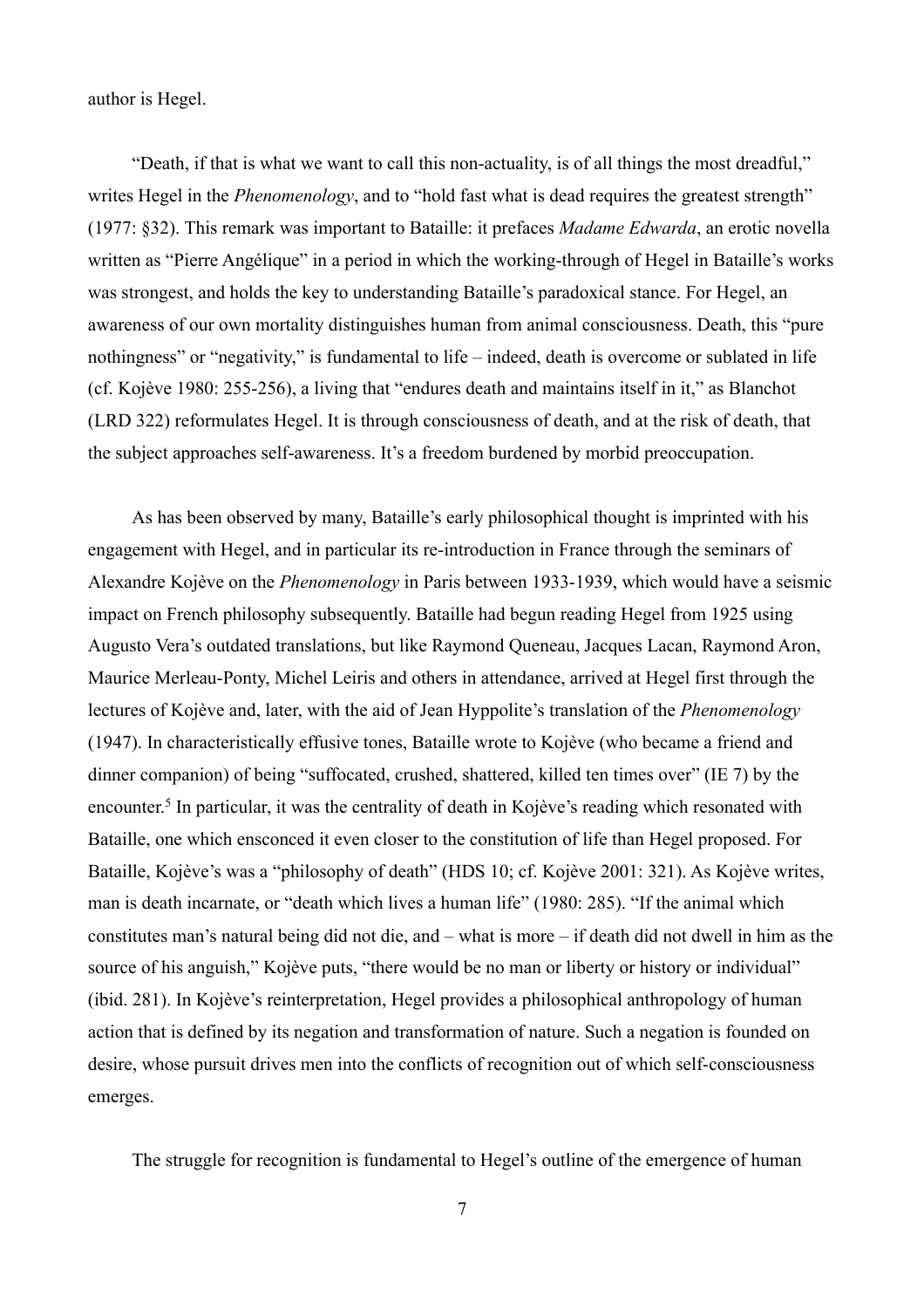self-consciousness in the well-known master/slave dialectic. It takes place between two conscious beings, each of which desires recognition of this consciousness by the other, and from which a struggle ensues. Out of fear of death, one (the bondsman, or in Kojève's translation "slave") backs down and submits to the authority of the lord (for Kojève, "master"), who has no fear of dying. In this new master/slave relation, both sides grant recognition to each other. Yet as Kojève notes, there is something "tragic" (1980: 19; cf. Hegel 1977: §193) about the impossibility of recognition that unfolds, in that the lord is dependent on the bondsman for the recognition of his full humanity, a recognition that cannot be freely given.<sup>6</sup>

In Kojève's Marxian reading, the class struggle is layered over the fight for recognition. The idle lord (and capitalist class) consumes the slave's products, while the slave transforms nature through working upon it objectively. In the process, the slave discovers his subjectivity, that which makes him human and not animal – a level of self-consciousness the lord can never attain (1980: 12-15; cf. Hegel 1977: §195). Thus "the man who works transforms given being … where there is work there is necessarily change, progress, historical evolution" (1980: 51). It is in this continuous negation of nature, underlined by the fear of death, that Kojève's philosophy of human action meets the end of history. In his view this classless and equal society was ushered in not by Napoleon (as Hegel thought), but by Stalin and the industrialisation of the Soviet Union – a view that apparently shocked his audience at the College of Sociology in December 1937 (Hollier 1988: 85-86). For Kojève, this marked the emergence of a rationally-organised, socialist-capitalist synthesis, dissolving class distinctions, and, by ending the necessity of human action, marked the "definitive annihilation of Man" as conceived by Hegel (1980: 159).

It was this "end" which Bataille had most problems with. It becomes the basis for his departure not just from Hegel, but with his growing discomfort, accentuated after the war, with what Foucault would call a certain "bureaucratic" communism, "reducing each man to an *object*" wrote Bataille, to a "life entirely devoted to producing" (AS2-3 368; 352-353).<sup>7</sup> Indeed, for all the Hegelian themes in Bataille's writing uncovered by diligent scholarship, what is more impressive is how Bataille ultimately subverts its solemn, dreadful strength, and in turn the dialectic of which it constitutes.

This becomes clear in his "Letter to X [Kojève]" of 1937, where Bataille attempts to formulate a reply to Kojève's reading of the Hegelian end of history with the "definitive satisfaction" of the recuperation of all negativity (1980: 258). Reconceiving the Hegelian dialectic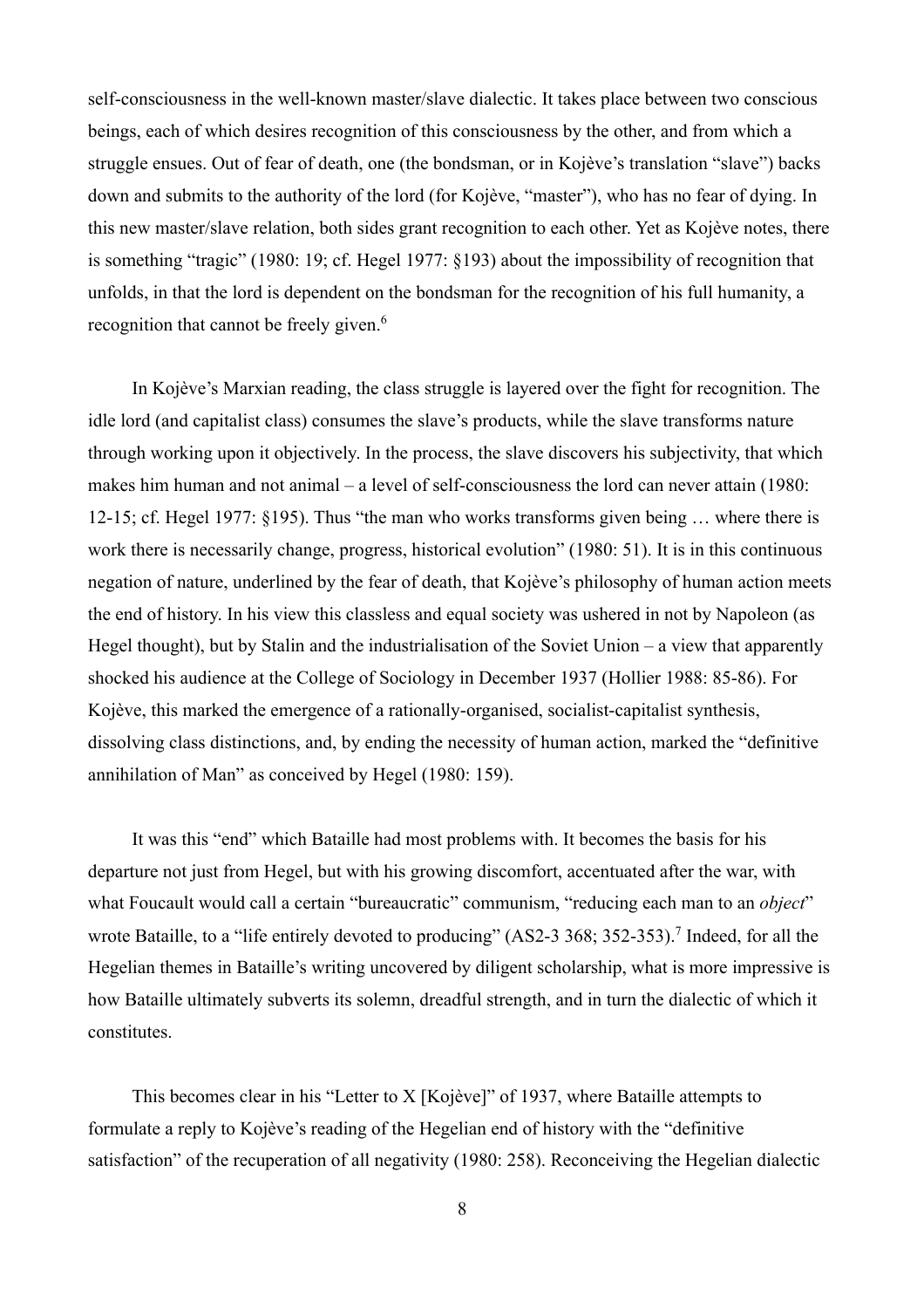as an open (and not closed) thermodynamic system, Bataille argues that negativity does not simply disappear but enters a dormant state of unemployment; in a further twist, Bataille himself embodies this negativity. "Personally, I can only decide in one way, being myself precisely this 'unemployed negativity' (I would not be able to define myself more precisely)," he writes. "I imagine that my life – or, better yet, its aborting, the open wound that is my life – constitutes all by itself the refutation of Hegel's system"  $(LX 296)$ .<sup>8</sup> The remark encourages us to take seriously in what ways Bataille had to think through Hegel, and in particular the challenge of death and desire, in order to identify what would become a persistent concern in his oeuvre – a heterogeneous, negative excess that cannot be recuperated into the universal positivity of the self-transparency of the subject and of thought. To be "unemployed" was not merely to become superfluous or marginal, but to constitute and puncture the very limits of use-value.

Death had already been a preoccupation in Bataille's earlier work. In *The Solar Anus* (1927), an impressionistic treatise fascinated with the birth, copulation and decay of living things, Bataille writes that "beings only die to be born" (VE 7), while the 1933 essay "Sacrifices" uses the selfsacrifice of the god-king to reckon with the "reciprocal dependence" of life and death, the "absorption of a life avid for imperative joy in the heavy animality of death" (VE 132). Yet these reflections are fragmentary, and Bataille's sustained thinking of death unfolds with greater energy from 1939 with work on *Guilty*, which would become the second volume of the *Summa Atheologica*, completed over the war years (which we might also provocatively call "the Blanchot years"). While Derrida poses that "all of Bataille's concepts are Hegelian" (1978: 253), it is rather the case that much of Bataille's concepts are wrested through the encounter with Hegel. "In a sense, Hegel's thinking is the direct opposite of my own," Bataille noted a decade later while producing *Théorie de la religion*, "but I can make sense of this only dialectically, to put it another way, 'Hegelianly'" (in Stamp 1999: 18). The central role that death would take in Bataille's thought from hereon is not so much in an inversion of the abject horror and prohibition of death into an erotic embrace of life, but a facing without resolution or overcoming its anguish. Bataille's inward turn to the experience of death would draw on, and contribute to, the intense friendship and community with Blanchot.

# **joy before death**

In a short essay of 1939, "The Practice of Joy Before Death" that appeared in the journal *Acéphale*, Bataille begins to explore a possibility that would subsequently be unpacked in his later work on sovereignty in *The Accursed Share*, completed over 1946-49. Still bearing the influence of Kojève,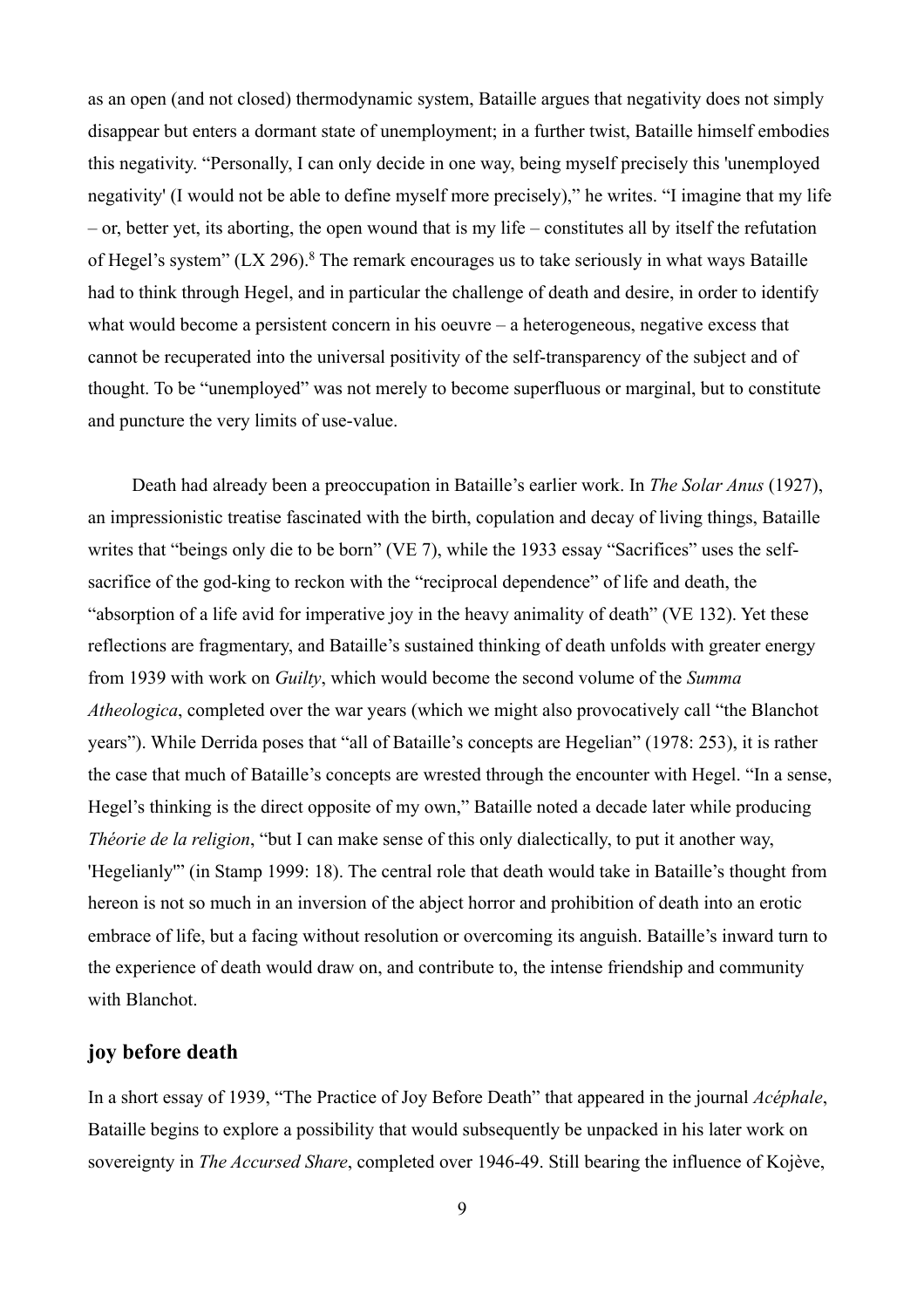he writes that "it appears that no less a loss than death is needed for the brilliance of life to traverse and transfigure dull existence" (VE 239). Likewise, in *Guilty*, begun in September 1939 just after the outbreak of war,<sup>9</sup> Bataille writes "Death is a disappearance; it is a suppression so perfect that, at the summit, complete silence is its truth, so much so that it is impossible to speak of it" (G 6). The remark is still burdened by banalities ("disappearance," "silence"), but the impossibility of its description hints at the new direction Bataille was exploring.

Both *Guilty* and *Inner Experience* are haunted by a certain silence and disorientation, reflecting an unravelling normality amid war, occupation and the arbitrary slaughter of aerial bombardment. Bataille had also withdrawn to the French countryside over 1941-42 to recuperate from tuberculosis, from which Laure had died in 1938. "A kind of hallucinating darkness causes me to slowly lose my head, communicates a contortion of all being toward the impossible," Bataille writes, recounting the force of erotic desire, compelling him towards a profound sense of disassociation "in which I escape the illusion of a solid relationship between me and the world" (G 10). In contrast to the friendships and communities Bataille had been instrumental in forming over the 1920s-30s, Bataille now explored, with Blanchot's encouragement, the conditions of an inner experience with neither goal, purpose nor authority except its own sufficiency.

As he wrote in the 1940 *Mesures* essay "Friendship," "a state of profound friendship requires that a man be abandoned by all his friends … I now seek friends, readers that a dead man can find" (in Stamp 1999: 81, echoed in G 53). But what kind of friend or reader did this dead man seek? With the breakdown of Acéphale following a rumoured abortive attempt at human sacrifice (with Bataille as the apparent subject, Surya 2002: 252), the dispersal of the College of Sociology with the war, and the death of his companion and lover, Bataille's world had become much smaller and more dimmed. His response to that is interesting. For Bataille, this new ideal of the friend would be a partner through which to transgress the everyday world of "external representation" and penetrate a realm of inner experience, "a pure inner fall into a limitless abyss" (VE 238). When Bataille writes that "words can't describe" death, what is intimated is the impossibility for language or the individual self to contain the kind of intense experience of community death (and elsewhere, eroticism, drunkenness and laughter) might involve. What has been traditionally conceived as belonging to just one, our own unique fate, became in Bataille the basis for a new ideal of association, one with the difficulty of combining intense inner experience with embodied moments of collective, desubjectifying joy. A joy coupled with anguish, one that "finally tears me apart," glimpsed in festival-like moments of the Mexican Day of the Dead in Bataille's view, or the Irish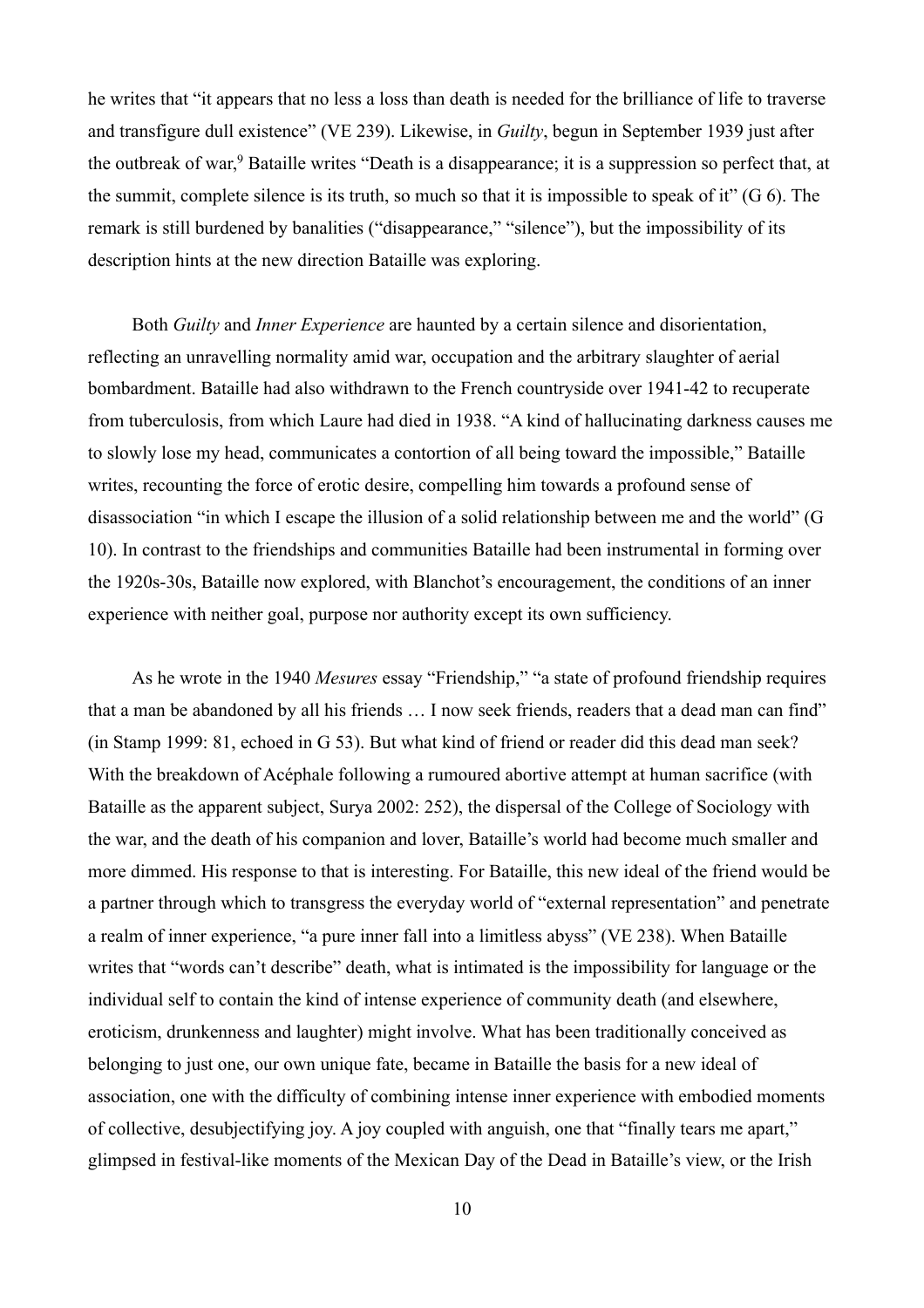wake (HDS 24-5).

Bataille had been exploring the puncturing of the "half-dead state" of a world disenchanted of the sacred and denuded to productive use-value before meeting Blanchot, as he writes in "The Sorcerer's Apprentice" (in Hollier 1988: 14), in collective ventures like Acéphale and the College of Sociology. But where these earlier works turned to ethnography and the history of ancient religions, with Blanchot there is a tilt towards inner experience and the inexhaustibility of language, captured in the shift to meditative journals. Death involves "the happy *loss of self,"* a preoccupation of the "Practice of Joy Before Death" and later developed in *Inner Experience,* where "[i]n experience, there is no longer a limited existence" (IE 27). Death, as a form of meditative inner experience, requires something "*outside of itself"* (IE 73) to which it discovers or communicates the possibility of its absence. This recognition by the other allows the dead person to become part of a community, a community without restriction, in which mortality is understood through an awareness of the other's finitude. In an important way, this retains the fundamental relationality of the Hegelian struggle for recognition, while re-establishing self-consciousness on the very grounds of an irrecuperable negative Hegel sought to sublate.

This attention to deindividuation is a new one in Bataille's work. While he had written effusively of the "contagious emotion" of the revolutionary crowds in "Popular Front in the Street" (1935), the work remained burdened by the influential reading of Gustave Le Bon of the crowd as a being of collective madness and disorder, "turning hesitating man into a frenzied being" as Bataille wrote approvingly (VE 162). A subsequent remark indicates the significance of it, and marks the transition from *Madame Edwarda* to *Inner Experience*. "[E]roticism opens the way to death. Death opens the way to the denial of our individual lives" (E 24). Eroticism is already at work in the "hallucinatory darkness" that leads to disassociation in *Guilty*; it is being tested in *Madame Edwarda*, where the protagonist "lusted after her secret and did not for one instant doubt it was death's kingdom" (MM 153). In contrast to sexual reproduction and its perpetuation of life, the social customs and privileges of monogamy, or the romantic "fusion" and completion of two beings in one another, eroticism in Bataille necessitates losing "the feeling of self" (E 99). Like "death and nothingness," that pairing we encountered earlier, its experience necessitates the *risk* of giving oneself away, opening oneself up and opening up the other to an intense, transient frenzy, where the impermanence of being is most apparent.

Unlike the more overtly-politicised texts and letters Bataille wrote before the war, often for an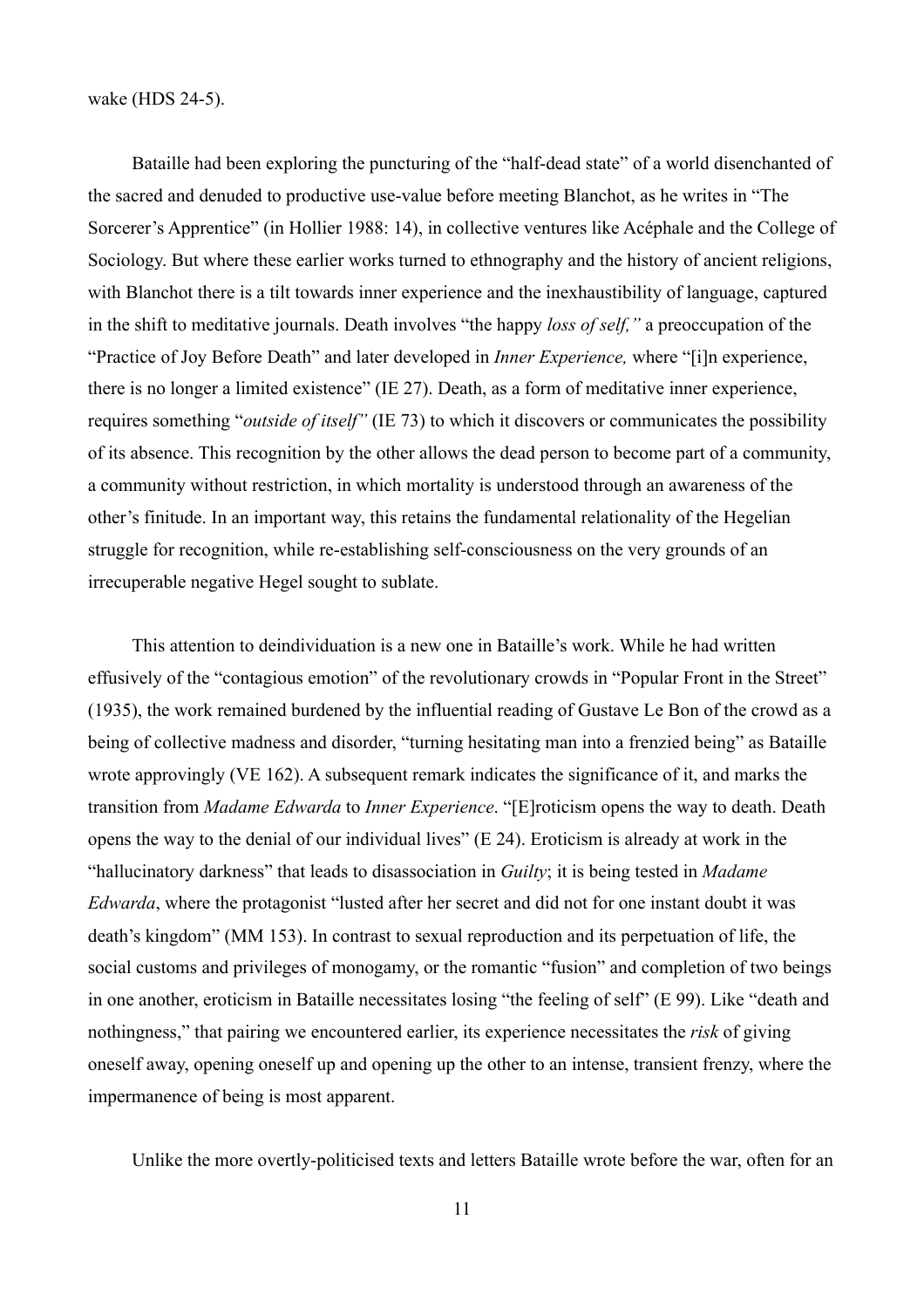arranged audience, both *Guilty* and *Inner Experience* mark an internal reflection on how eroticism and death enable man (and it is indeed a male perspective, burdened with what Freud might call castration anxiety) to escape the confines of the self and join into a community with the other without name or restriction. A collective depersonalisation realised through an expenditure of passions – a definition that Bataille elsewhere called "the sacred," the "antithesis of production," and which ushers in a new thinking of sovereignty (TR 49).

Sovereignty would continue to preoccupy Bataille in the later, unfinished drafts of the third part of *The Accursed Share*. It marks an irrecuperable and excessive energy that is "essentially the refusal to accept the limits that the fear of death would have us respect," and which audaciously challenges this limit: "the sovereign is he who *is* as if death were not" (AS2-3 221-222). What makes the sovereign significant is that, in contrast to the fear and repugnance of death considered earlier, the sovereign actively affirms death in his challenge. We might say for the sovereign death *is*, but is not a problem to be afraid about. Like the master in Hegel, Bataille's sovereign is willing to risk his life and the lives of the other(s) to attain a more intense experience of mutual recognition, one whose exchange of gazes temporarily rupture our isolated selves into a common intensity. "Everything I have *lived*, said, or wrote," Bataille writes elsewhere, "everything I have loved – I considered *communication"* (ON 7). Although the sovereign is aware of death, he is unwilling to accept the fear of death or the anguish it leads to, which would place him in a servile state. "Not that dying is hateful – but living servilely is hateful," he writes. "The sovereign man escapes death in this sense: he cannot die *humanely*. … He cannot die fleeing … Thus, in a sense, he escapes death, in that he lives in the moment." (AS2-3 219) To face death without seeking to resolve it, to experience tragic jubilation before it, is conditional to one's sovereignty, but the experience of that sovereignty cannot be a solitary one, but involves this very risking of one's self to another.

It is interesting then to contrast the role of sovereignty in Blanchot's work, which takes a more definitive character after *Thomas the Obscure*. It bears the imprint of Bataille, while also being characterised by an ineffable, infinite "distance" and "silence." "It was truly night," Blanchot writes in *Thomas the Obscure*, "the totality of things wrapped about me and I prepared myself for the agony with the exalted consciousness that I was unable to die" (TO 91). Like "The Last Word" (1935) and *Death Sentence* (1948), Blanchot's narrative also describes an unspecified and "irreducible" sense of loss and distance, an encounter with sickness and near-death, mediated through a vague, unsatisfied relationship with a nameless, cold female, in a situation of torturous silence. The impotence of its narrator is deferred into the fecundity of language.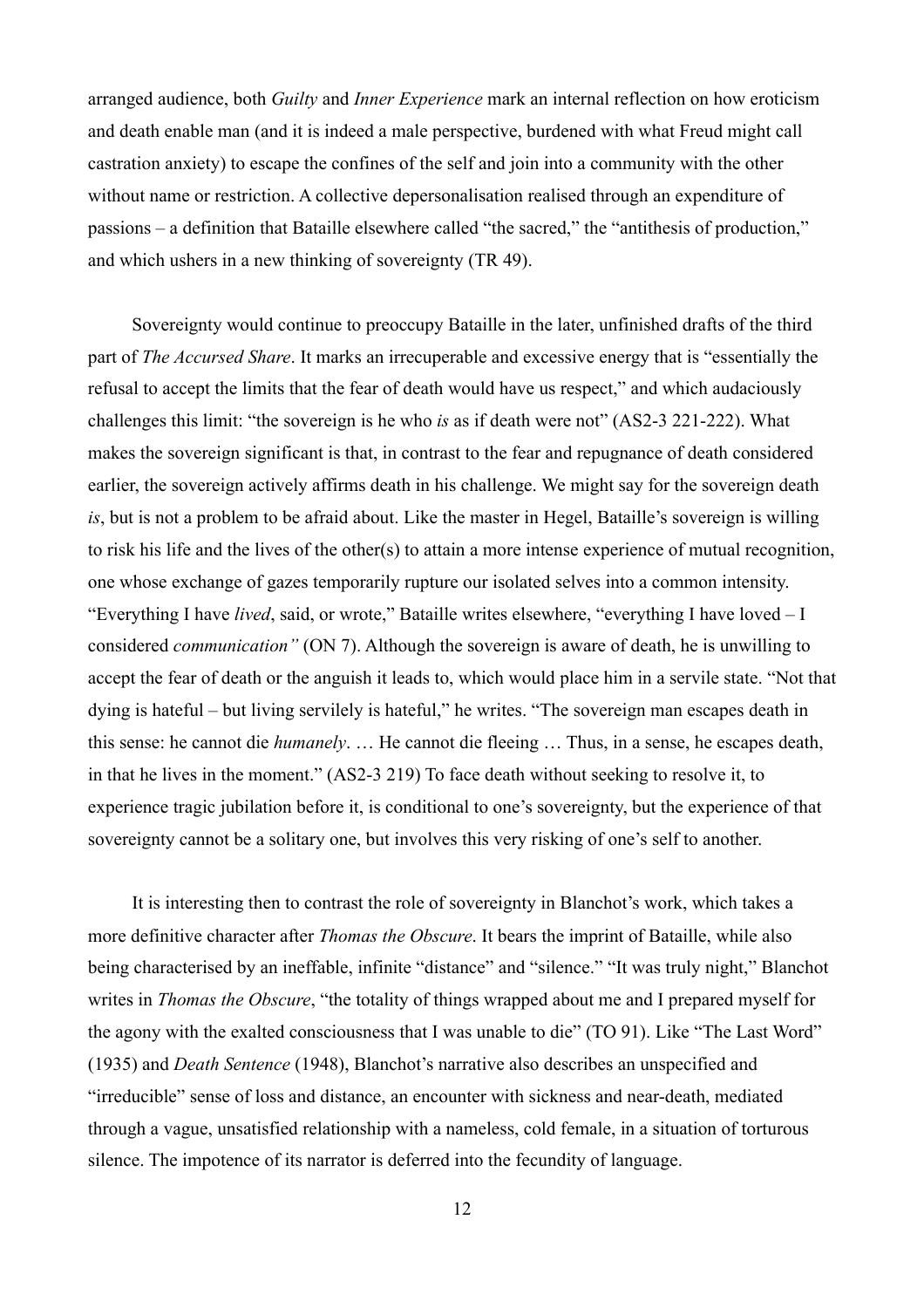This question of the authentic and the banal death had also preoccupied Rilke's *Notebooks of Malte Laurids Brigge*, which Blanchot also worked through in the writing of *The Space of Literature*, with its exposition of two forms of death – the one that actually occurs, and the other that cannot be subjectively experienced, remaining indeterminate (SL 148). Blanchotian sovereignty then is tied up with an exploration of indeterminacy and, crucially, negation. Writing of Sade, Blanchot claimed that "[w]hat he has pursued by pushing the spirit of negation to its limit is sovereignty" (LS 34). Sade's sovereignty through negation was through a series of philosophical absolutes – Man, then God, and then Nature itself. This form of true sovereignty as negation would in turn interest Bataille in *Accursed Share* III, but again there is a dualistic divergence between the two, as Blanchot explores negation through language and thought, and Bataille through transgressive forms of embodiment and disembodiment.

In his later works, Blanchot came to view the indeterminacy of death with the possibility of a "boundless pleasure," a shift Bataille might approve. Again though, this is a cerebral pleasure through one's release from the embodied self. In "Gazes From Beyond the Grave" (1949), he writes "his lucid gaze by which the *I*, penetrating this 'inner darkness', discovers that what is looking in it is no longer the *I*, 'structure of the world', but already the monumental, gazeless, faceless, nameless statue: the *He* of Sovereign Death" (GBG 255). "The Madness of Day" (also 1949) also explores the sovereignty of death through the meditations of an anonymous first-person narrator who is determined to face it unflinchingly. For the narrator, as for Bataille, there is a profound joy both before and during the moment of dying: "[w]hen I die (perhaps any minute now), I will feel immense pleasure. … this is the remarkable truth, and I am sure of it: I experience boundless pleasure in living, and I will take boundless pleasure in dying" (MD 191). As Blanchot well knew, this pleasure was one of mysticism, but one of "the outside," beyond self, God or the reincarnated Word of Christian mysticism. Foucault would commend "its real, absolutely distant, shimmering, invisible presence, its inevitable law, its calm, infinite, measured strength" (1987: 19). One willing to think beyond not just the Nietzschean death of God, but the death of the subject seeking that God.

But as the *récit* ends, this boundless pleasure is one of abandoning not just the eros of the body, but also the possibility of having the last word. "A story? No. No stories, never again" (MD 199). Blanchot's reading of sovereignty, and its resultant community, involves a monastic ascesis that Bataille subverts. Klossowski writes that "Bataille, despite his atheist attitude, remains in solidarity with the whole Christian cultural structure" (2007: 68). Taken at the level of a profound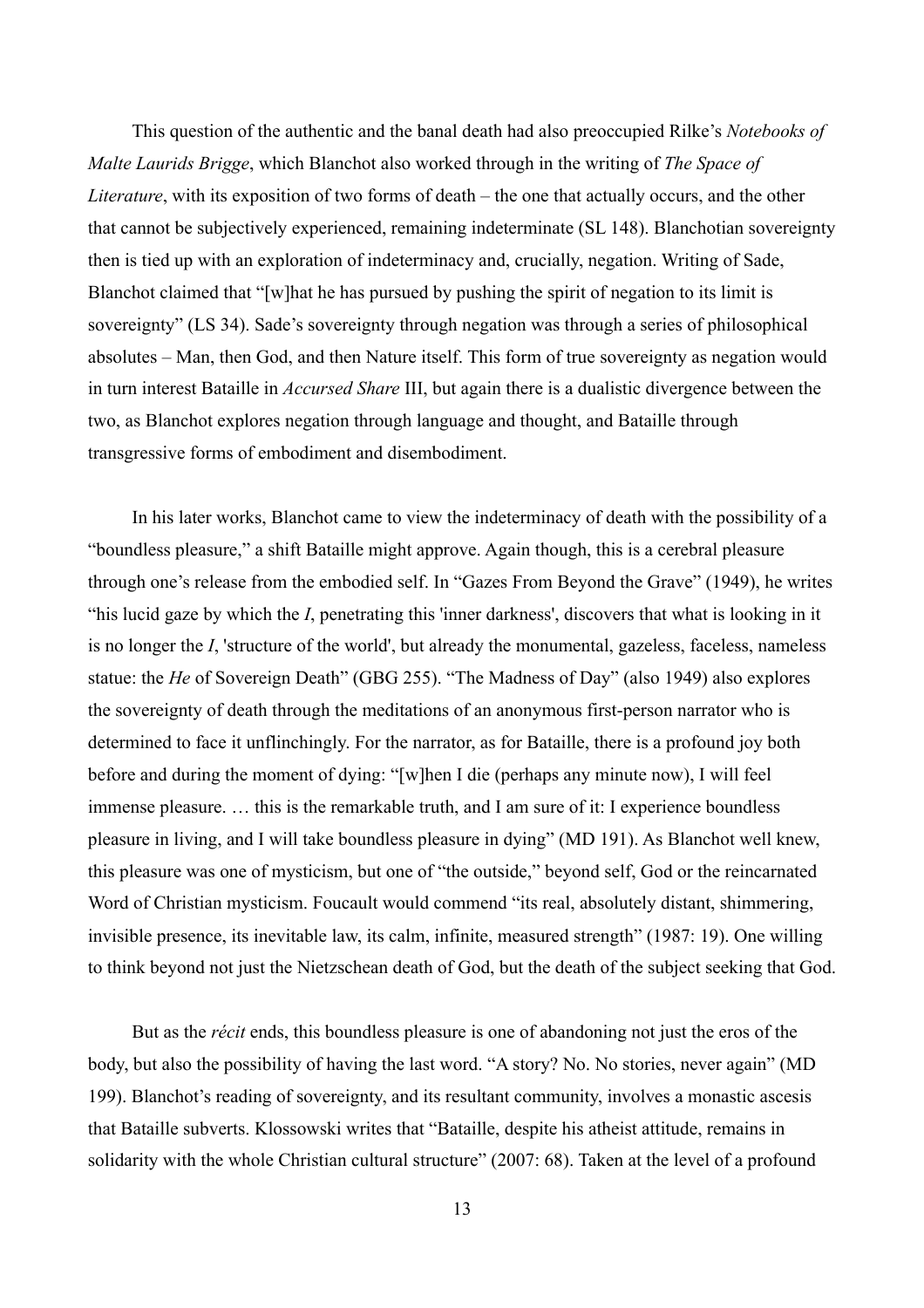inversion of its norms, as in the *Summa Atheologica*, there might be something in that view. Bataille pursues transgression with a zealot's fervour, as a kind of inverted ascetic practice. Klossowski no doubt had in mind Bataille's youthful, aborted training for the priesthood. In Blanchot, this community is for one, its relationality being in the extirpation of relationality, an onanistic relief. In contrast, Bataille's model of community which involves intense mutual regard, consumption and self-abandonment of eroticism, inebriation, laughter and the spectacle of death.

#### **the moment of dying**

The problem facing any *atheological* subjectivity is the dreadful knowing that everything is constituted by matter, no subject can outlive the death of the body, yet an experience of oneself as mere matter is impossible. This "phenomenological dualism," as Mark Fisher (2017: 109) calls it, is the condition which, for Bataille – writing on Hegel and reading Heidegger – separates human from animal (AS2-3 61; HDS 12). It is the influence of the latter which introduces a final dimension to the impossibility of death in Bataille and Blanchot.

In his notes to "Sovereignty," the incomplete third part of *The Accursed Share*, Bataille boasted of introducing Heidegger to France (as had Sartre). While he had only read what little was available in translation – *What is Metaphysics?* in 1931, and excerpts of *Being and Time*  anthologised by Henri Corbin in 1938, Heidegger's influence is significant.10 Like Hegel, for Heidegger death has *the* constitutive role for individual human subjectivity, but experience of it belongs to each of us alone. In its "existential-ontological" conception, writes Heidegger, "death, as the end of Dasein, is Dasein's ownmost possibility – non-relational, certain, and as such indefinite" (2001: 303). This not-shared aspect is challenged by Bataille, and a lesser extent, Blanchot. In an important clarification to Heidegger, Bataille proposed that knowledge of Dasein requires a community who not just seek it, but collectively realise it: "there cannot be knowledge without a community of seekers … communication is a phenomenon which is in no way added to Dasein, but constitutes it" (IE 24).

For Bataille, death's knowledge necessitates the puncture of unhappy selfhood into a collective ecstasy. In his 1930 essay "Base Material and Gnosticism," it is defined by the recognition of the "base matter" of a teeming, noisome nature that threatens to overwhelm the discontinuity of individual human existence with an immanent, all-encompassing and continuous being (VE 51). The death and dying of living things piqued Bataille's interest in their capacity for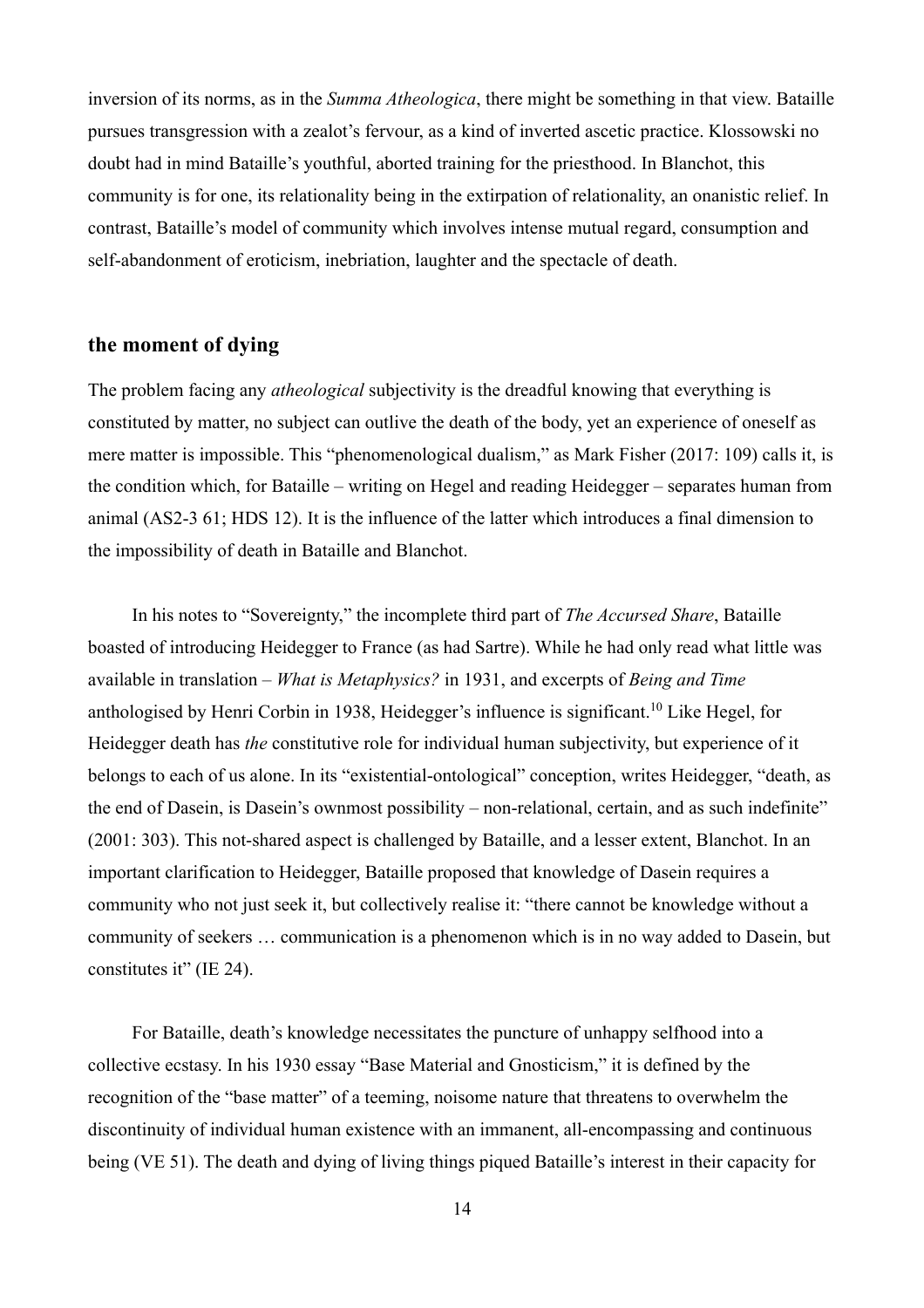life. While the melancholic Stoics might mourn the brevity of human life, Bataille's insight was to recognise that the return to death would also be a return to life for something else; that all life-anddeath belongs to one continuous form of being, which for a brief span of years takes on an individuated mind and body. A view then of life that could incorporate, as Spinoza once said, "the face of the whole universe" (2016: Letter 64, 439), or the entirety of nature as of one common order. One that subverts the reductive aspirations of human use-value, while embracing a uniquely human capacity to face death, the "glory of the human body to be the substratum of a spirit" (TR 40).

Heidegger had also raised the possibility of experiencing the moment of one's death through witnessing the death of another person. It was impossible, he concluded, as the other person's death is necessarily theirs, and cannot be meaningfully experienced by me (2001: 281-284). For Bataille however, this called for leaving behind the perceiving I, and finding forms of identification that rupture individuality. "In tragedy, at least, it is a question of our identifying with some character who dies," writes Bataille, and of "believing that we die, although we are alive" (HDS 20). In this respect, theatre for Bataille offers a partial possibility of experiencing death through an identification with another (as literature would for Blanchot).

But it is through the sacrifice that the deindividuating force of death is faced down joyously, as "life and the void are confused and mingled like lovers," Bataille writes in "Sacrifices" (VE 133). Such a paradoxical, dangerous joy, a "*human* joy" (HDS 23), is one which simulates death's potential dissolution of self and other, without involving one's disappearance into that oblivion. Yet despite Bataille's typical overemphasis, this subterfuge results only in a voyeuristic identification, its community not merely "inoperative" in Nancy's words, but spectral. Bataille's esteem of the sacrifice, having first been explored largely via comparative religious historical work – Hubert and Mauss' book on the subject, and Frazer's *Golden Bough*, and explored over the 1930s in the "Sacrifices" essay and College of Sociology, comes to bear the imprint of Blanchot and Heidegger's moment of arrested indeterminacy, the vantage of the solitary individual. From such an impasse, community fades in importance, and individual sovereignty would take on greater (if no less incomplete) prominence in his later work.

This impossibility of dying is also taken up in Blanchot's "Instant of my Death," where the young protagonist experiences death without dying after being faced by a Nazi firing squad. At the moment when he expects to die, the young man encounters a form of "beatitude," a deep feeling of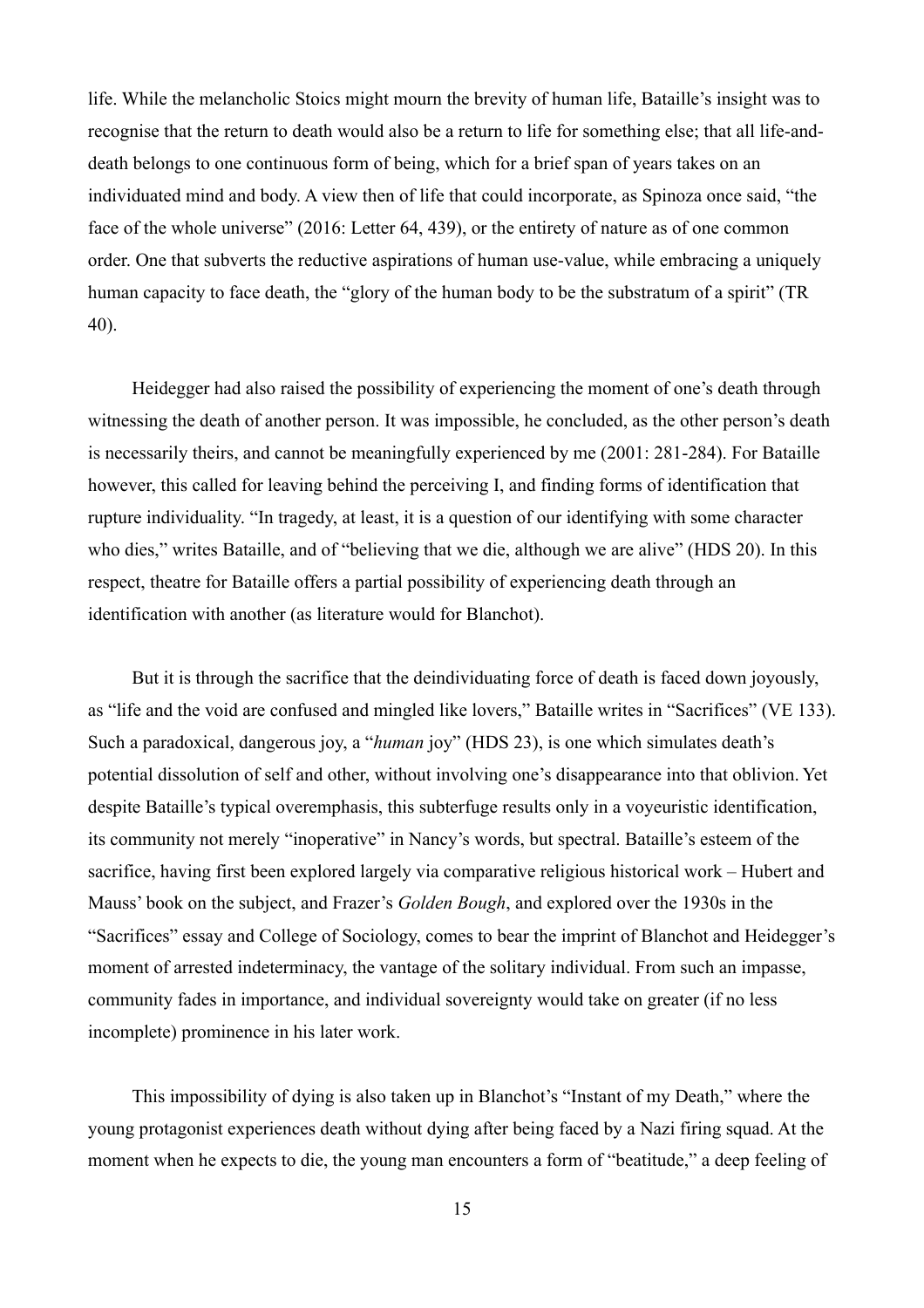"ecstasy" and "lightness" (IMD 5-9) that embodies what Bataille described in the sovereign practice of joy before death. After his encounter he feels bound to death by "a surreptitious friendship" – a phrase that encapsulates not just Blanchot's relationship with Bataille, but the relation of both to the fundamental problem of death and dying in their work. Yet in this *récit*, the elation is interrupted by the discovery that while his life was spared, three young farm labourers were not. Suspecting his social class may have saved his life, the young man ruminates on Hegel and mortality. This paradoxical space, to witness death without dying, and to experience a "joy" (IMD 52) in this encounter with death is ultimately, like Bataille's sacrifice, a subterfuge, though based on real events.

Like Heidegger's earlier problem of experiencing one's death, in *The Space of Literature*  Blanchot also explores this possibility of dying. His method for doing so, and its basis for a kind of community, marks a divergence from Bataille with important implications for how we come to read both. For Heidegger, death is "non-relational," belonging to the individual alone, as we'll recall. As Heidegger writes, and Blanchot quotes, "death is the possibility of the absolute impossibility of Dasein. Thus death reveals itself as that *possibility which is one's ownmost, which is non-relational, and which is not to be outstripped*" (2001: 294; SL 91). "In *dying*, the horizon of the future is given," writes Levinas, "but the future as a promise of a new present is refused; one is in the interval, forever an interval" (1987: 11). These two interlocutors give the shape of death in Blanchot: death is not merely a moment of expiration but a threshold of "irreducible" and distant experience. "Presence is only presence at a distance," Blanchot remarks in *Friendship*, "and this distance is absolute – that is, irreducible; that is, infinite" (F 218). Like Kafka's "Before the Law," an important parable for Blanchot and Bataille, the threshold of death is not one that can be passed through, its transcendence deferred, "possible, but not at this moment" (2008: 185).

For Heidegger and Blanchot then, death is constitutive and restrictive of human subjectivity, an infinite distance that must be invested with meaning, "not a given, it must be achieved" (SL 91). At the same time, "The Instant of my Death," like the end of *Thomas the Obscure*, points to what might be unthinkable – the endurance of the individual in a death without dying. Such a scenario approaches that of Socrates' tribute to Asclepius. When Blanchot fixates on the phrase "the life that endures death and maintains itself in it" in "Literature and the Right to Death," it points to a fear in the latter *récit* where its terms are reversed: a death that endures life and maintains itself in it (LRD 327, 336). Likewise, anxieties about a death without dying concern Blanchot's *Death Sentence*, "The Last Man" and "The Instant of My Death." Each explores death as an experience within an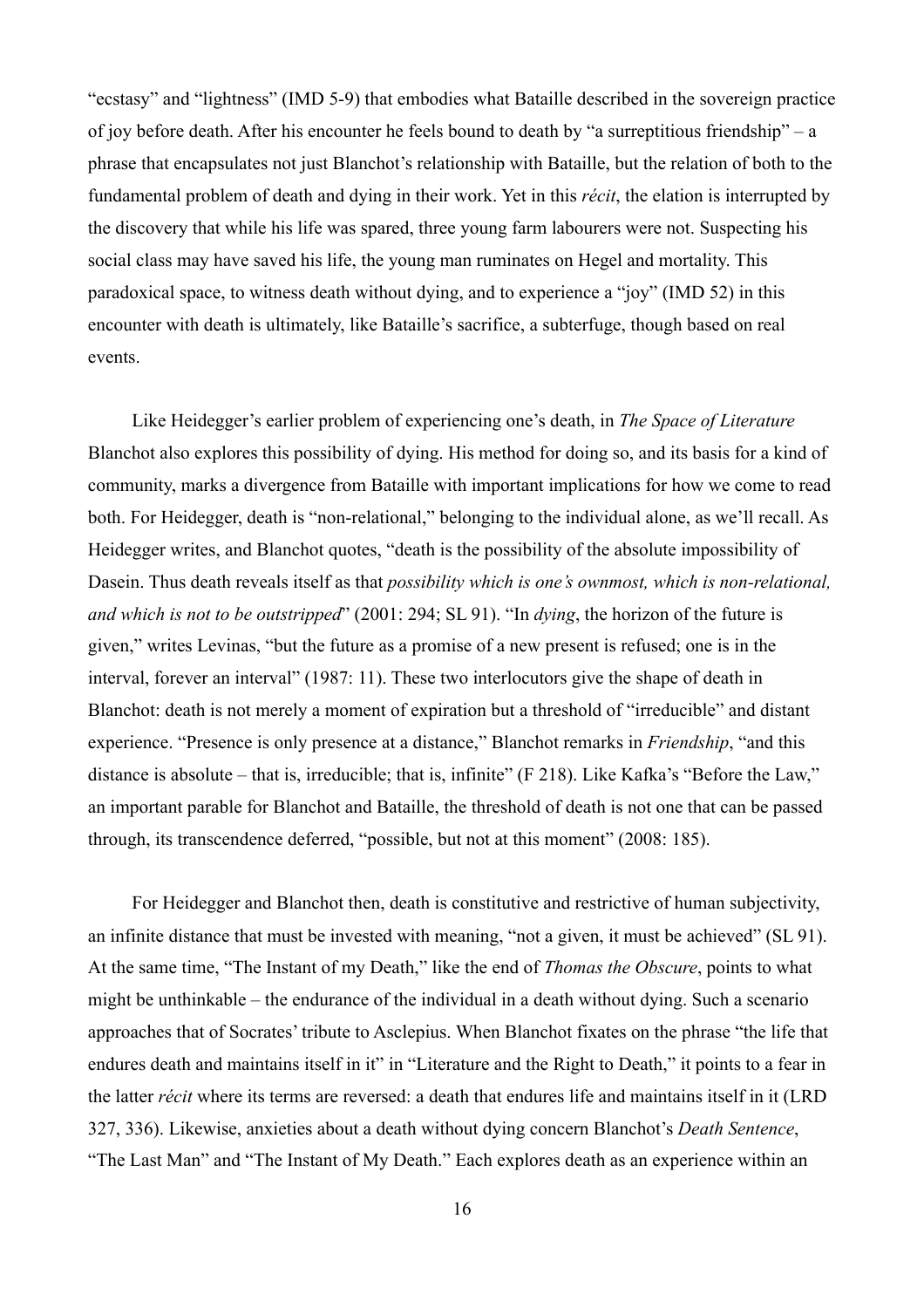inner decentred space, a "night" unlike any other, beyond physical dying. Yet whereas Bataille draws on transgressive forces to rupture selfhood and embrace the "purulence of anonymous, infinite life" (AS2-3 70), in Blanchot it is the calmer space of literature, like that of the "irreducible distance" (IC 76) between two interlocutors in a conversation, that best identifies it.

"My speech is a warning that at this very moment death is loose in the world," Blanchot writes (LRD 323-324). Here death is not only the condition of language, the alienating distance between two discontinuous beings, but also the very being of man, who is "man only because he is death in the process of becoming" (LRD 337). In a final, important way then, Blanchot inverts Bataille's own inverted Hegelianism. The inner experience and understanding of an all-too-human death, Blanchot's *night*, in turn reinforces an elevated solipsism. The challenge Bataille presented however wasn't merely the pursuit of a solitary joy before death, a banal celebration of life or stoic courage before dying perhaps, but a limit-experience that could lacerate, temporarily, the irreducible distance between two beings and conjure up a community from beyond the grave. At the same time, we should bear in mind Bataille's own warning about his work via Sartre. It may well be that what Bataille was envisioning in the meditative wartime journals that most bear Blanchot's influence was something beyond words, beyond language. Blanchot's intensive exploration of the outside in literature might be considered an attempt to take seriously (and take up) that challenge. But whereas in the outside Bataille found many, Blanchot would find only one.

#### **conclusion**

While for Bataille and Blanchot there was a certain frisson in the thinking of death, its force can be fatiguing. Adorno wrote of Heidegger that his philosophy offered little more than "a regression into the cult of death" (2003: 113), and Hegarty is among many in chafing at the excesses of Bataille's "pseudo-gothic aesthetic" (2000: 144). Gillian Rose also made the same critique of Blanchot, in a remark I find typical of a wider critical problem for readers of Bataille and Blanchot. Rose found his fixation on the impossibility of dying as disquieting, and rounded on his "passivity beyond passivity" in response to the disaster as debarring the possibility of justice (1996: 120-122). Her demand in response for an "*activity beyond activity*" capable of learning from death and mourning, or recognising the consequences of one's action or passivity for others, is admirable. Nonetheless, it betrays a certain impatience with the necessary indeterminacy and hiatus that dying places before language. It is to consider death as an end, a dead-end, something to be overcome or imbued with meaning. This same *not-going-anywhere* that Bataille offered up as the challenge of his thought is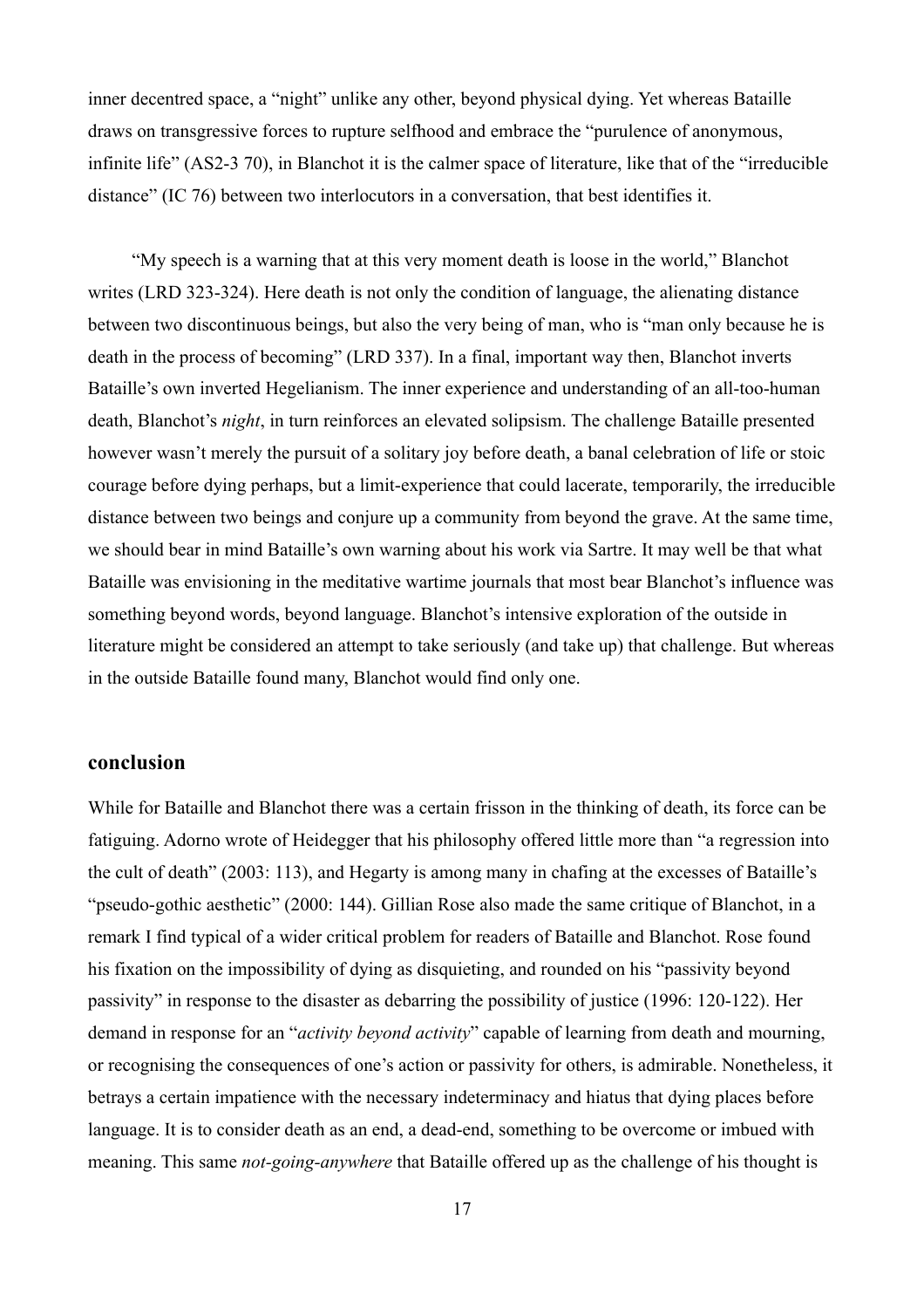one that presents such critical trouble for commentators, keen to find meaning where its possibility had been so provocatively (and problematically) challenged by both.

In the final case, death, through Bataille, has the power to deface and disassociate, opening us up to the unbearable presence of the other. "A life is only a link in a chain" (ON 7). Its passions and pleasures must be recognised within a much wider web of relationality that does not objectify the other into something of mere use-value, but embraces their finitude on its own terms. Given our current era's moral imperative to individually work, produce and consume even more than whatever we do at present, this wider assault on use-value through sovereign risk-taking and jubilation is important. As collective spaces like the rave, boozer or massed public protest come under growing threat by "public order" anxieties and social media narcissism, Bataille's vision of a risk-taking community and deindividuating communication is radical, untapped even. Not in terms of a rarefied ontological community of distant friends or lovers, or a literature of eschatological indeterminacy, but in the sovereign pleasure of opening oneself to others through intense, immanent, friendships.

#### **notes**

I would like to warmly thank Christian Kerslake for his comments and suggestions on an earlier draft, and Salah El Moncef for his help in the editorial process.

1 Works by Bataille and Blanchot have been abbreviated for ease of reference – see bibliography.

2 In Seminar VII, Lacan would later describe this as the morality of state power: "'Carry on working, work must go on'. Which, of course, means: 'Let it be clear to everyone that this is on no account the moment to express the least surge of desire.'" (1997: 318)

3 Comprising *Guilty* (1944, but begun first), *Inner Experience* (1943) and *On Nietzsche* (1945), and arguably also *Madame Edwarda*, an erotic novella (1941) dealing with similar project to rearticulate the sacred amid the death of God, through transgression. ffrench and Nancy (1983) present this project as marked by a withdrawal from politics, but the historical facts of Paris's disruption by war, and Bataille's recuperation in the countryside from tuberculosis, were decisive.

4 Or what Derrida calls "undying as *différance*" (in IMD 95).

5 On Kojève and Bataille's friendship, see Kleinberg 2005: 65-66.

6 Decisive for Lacan's mirror phase, and Sartre on knowledge, power and relationality in *Being and Nothingness*.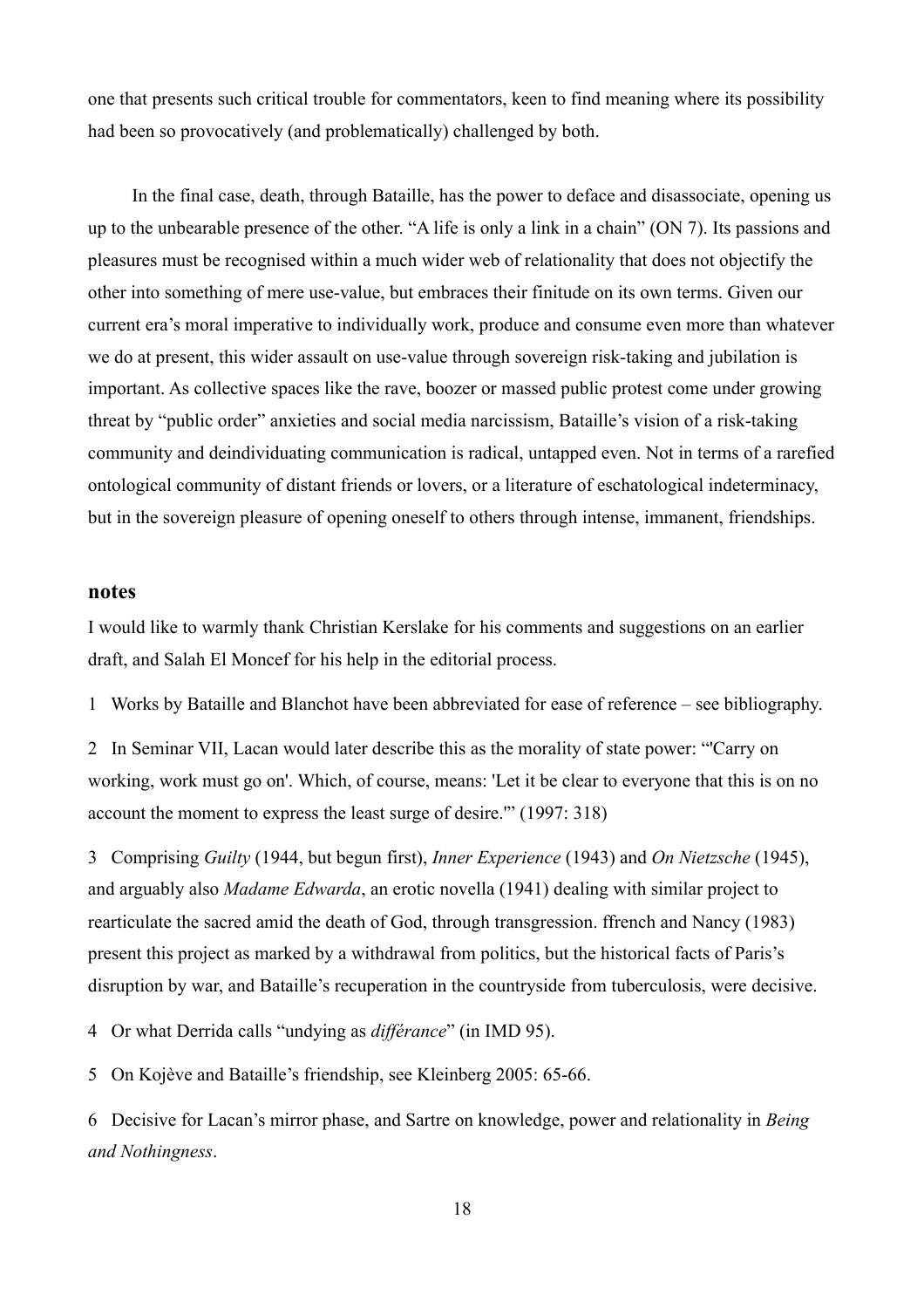7 Foucault wrote of the "bureaucrats of the revolution" in his Preface to Deleuze and Guattari's *Anti-Oedipus* (2003: xii).

8 Hollier (1988: 86) notes that the letter was drafted two days after Kojève presented his end of history thesis to the College of Sociology.

9 Its original title had been *Friendship* (*L'Amitié)* until Queneau, Bataille's editor at Gallimard, intervened (ffrench 2007: 40).

10 Corbin published the former in 1931 on Bataille's recommendation. On Bataille and Heidegger, see Comay 77; on Heidegger in France, and Sartre, see Janicaud 25-36, and Kleinberg 2005: 69-71. I can find no textual evidence for Esposito's peculiar claim that Heidegger "considered Bataille to be the greatest French philosopher of his time" (113).

# **bibliography**

- Adorno, Theodor. *The Jargon of Authenticity*. Trans. Knut Tarnowski and Frederic Will. London: Routledge, 2003 [1964]. Print.
- Bataille, Georges. [AS1] *The Accursed Share: Volume I, Consumption*. Trans. Robert Hurley. New York: Zone, 1991 [1949]. Print.

——— [AS2-3] *The Accursed Share: Volumes II and III: The History of Eroticism and Sovereignty*. Trans. Robert Hurley. New York: Zone, 1992. Print.

——— [CL] *Choix de lettres: 1917-62*. Ed. Michel Surya. Paris: Gallimard, 1997. Print.

——— [E] *Erotism: Death and Sensuality*. Trans. Mary Dalwood, San Francisco: City Lights, 1986 [1957]. Print.

——— [G] *Guilty*. Trans. Stuart Kendall. New York: SUNY, 2011. Print.

——— [HDS] "Hegel, Death and Sacrifice." Trans. Jonathan Strauss, *On Bataille: Yale French Studies 78,* ed. Allan Stoekl, Binghamton: Yale UP, 1990 [1955]. Print.

——— [IE] *Inner Experience*. Trans. Leslie Anne Boldt. Albany: SUNY, 1988 [1954]. Print.

——— [LX] "Letter to X," trans. Jonathan Strauss, in *The Bataille Reader*. Ed. Fred Botting and Scott Wilson. Oxford: Blackwell, 1998. Print.

——— [MM] *My Mother, Madame Edwarda, The Dead Man*. Trans. Austryn Wainhouse. London: Marion Boyars, 1989a. Print.

——— [ON] *On Nietzsche*. Trans. Bruce Boone. London: Continuum, 2004a. Print.

——— [TR] *Theory of Religion*. Trans. Robert Hurley. New York: Urzone books, 1989b [1959]. Print.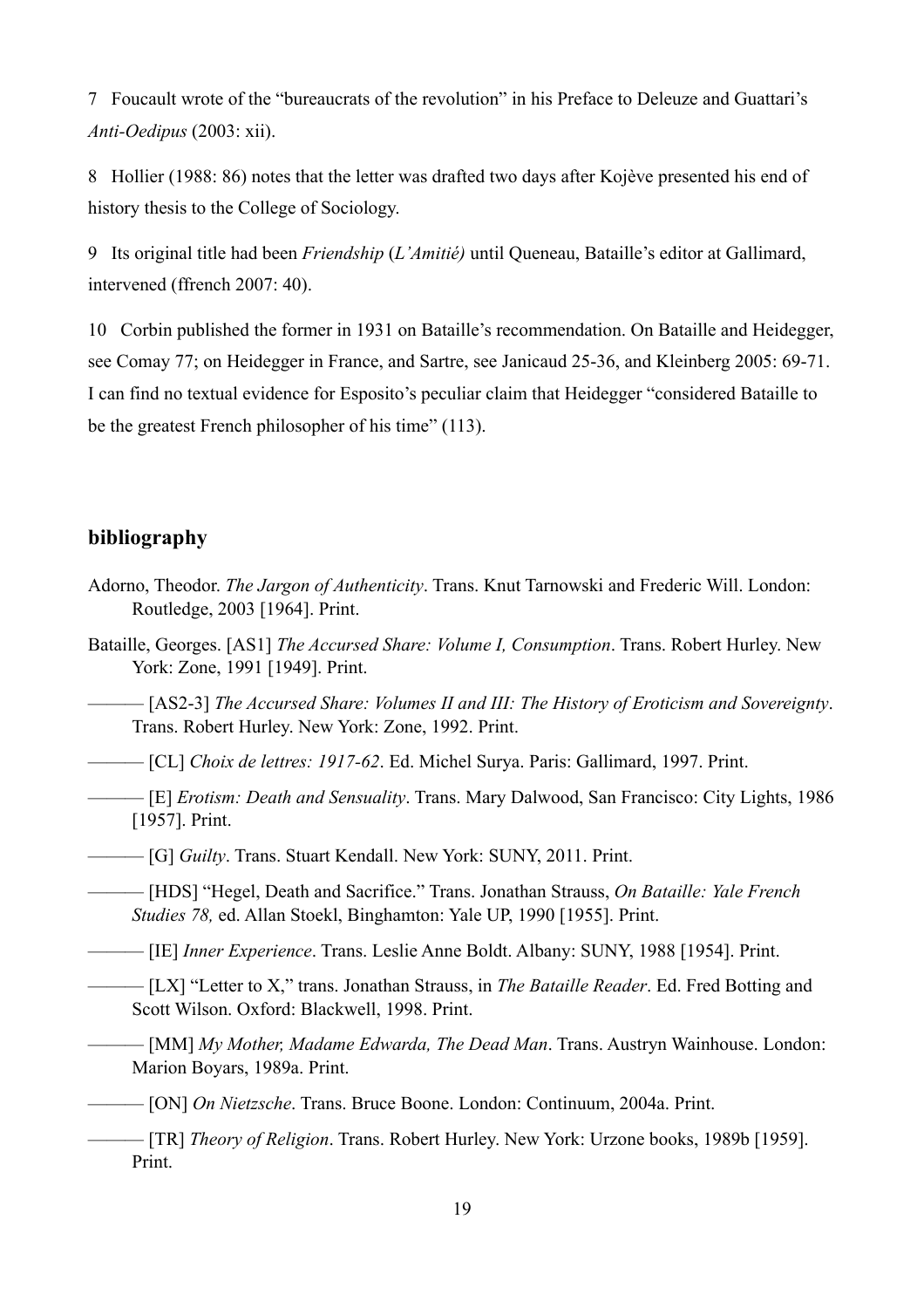- ——— [USN] *The Unfinished System of Non-Knowledge*. Ed. Stuart Kendall. Trans. Michelle and Stuart Kendall. Minneapolis: U of Minnesota P, 2004b. Print.
- ——— [VE] *Visions of Excess: Selected Writings, 1927-1939*. Ed. Allan Stoekl. Trans. Stoekl, C.R. Lovitt & D.M. Leslie Jr. Minneapolis: U of Minnesota P, 1985. Print.
- Bident, Christophe. *Maurice Blanchot Partenaire Invisible: Essai biographique*, Seyssel: Champ Villon, 1998. Print.
- Blanchot, Maurice. [BC] *The Book to Come*. Trans. Charlotte Mandel. Stanford: Stanford UP, 2003a [1959]. Print.

——— [F] *Friendship*. Trans. Elizabeth Rottenberg. Stanford: Stanford UP, 1997 [1971]. Print.

- ——— [GBG] "Gazes from Beyond the Grave," in *The Work of Fire*. Trans. Charlotte Mandell, Stanford: Stanford UP, 1995 [1949].
	- ——— [IC] *The Infinite Conversation*. Trans. Susan Hanson. Minneapolis: U of Minnesota P, 2003b [1969]. Print.
	- ——— [IMD] *The Instant of My Death* [1994] */ Jacques Derrida: Demeure. Fiction and Testimony*. Trans. Elizabeth. Rottenberg. Stanford: Stanford UP, 2000. Print.
- ——— [IUS] "Intellectuals Under Scrutiny," trans. Michael Holland. In *The Blanchot Reader*. Ed. Michael Holland. Oxford: Blackwell, 1996. Print.
- ——— [LRD] "Literature and the Right to Death," in *The Work of Fire*. Trans. Charlotte Mandell, Stanford: Stanford UP, 1995 [1948]. Print.
- ——— [LS] *Lautréamont and Sade*. Trans. Stuart and Michelle Kendall. Stanford: Stanford UP, 2004. Print.
- ——— [MD] "The Madness of the Day," trans. Lydia Davis. In *The Station Hill Blanchot Reader: Fiction & Literary Essays*. Ed. George Quasha. Barrytown: Station Hill Press, 1999. Print.

——— [SL] *The Space of Literature*. Trans. Ann Smock. Lincoln: U of Nebraska P, 1982. Print.

- ——— [TO] *Thomas the Obscure*. Trans. Robert Lamberton. Barrytown: Station Hill, 1988b [1941]. Print.
- ——— [UC] *The Unavowable Community*. Trans. Pierre Joris. Barrytown: Station Hill, 1988a [1983]. Print.
- ——— [WD] *The Writing of the Disaster*. Trans. Ann Smock. Lincoln: U of Nebraska P, 1986. Print.
- Comay, Rebecca. "Gifts Without Presents: Economies of "Experience" in Bataille and Heidegger." *Yale French Studies* 78 (1990): 66-89. Print.
- Deleuze, Gilles and Félix Guattari. *What is Philosophy?* Trans. Hugh Tomlinson and Graham Burchell. New York: Columbia UP, 1994. Print.
	- ——— *Anti-Oedipus*. Trans. Robert Hurley, Mark Seem and Helen R. Lane. Minneapolis: U of Minnesota P, 2003 [1972]. Print.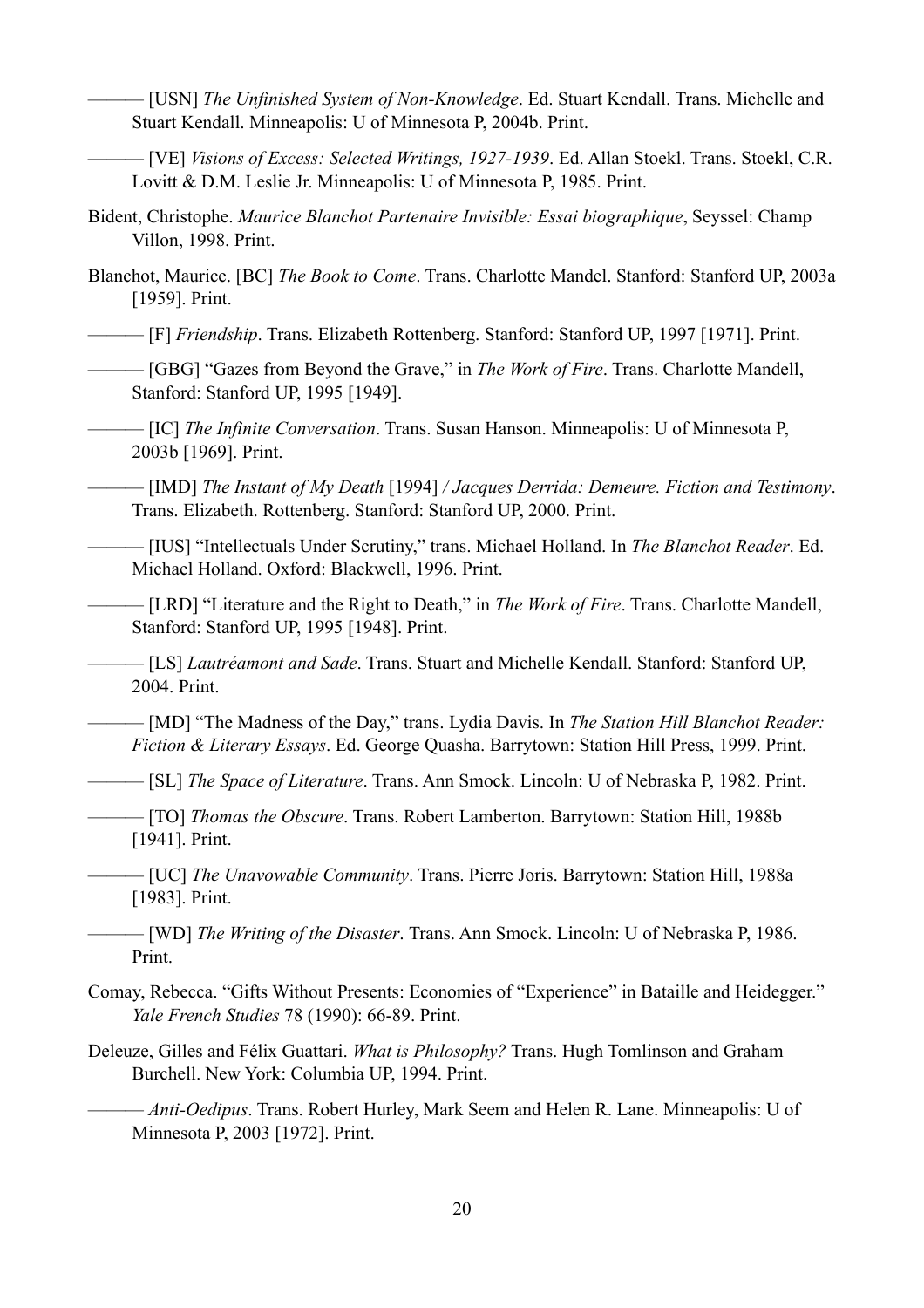- Derrida, Jacques. "From Restricted to General Economy: A Hegelianism Without Reserve," in *Writing and Difference*. Trans. Alan Bass. Chicago: U of Chicago P, 1978 [1967]. Print.
- Esposito, Roberto. *Communitas: The Origin and Destination of Community*. Trans. Timothy Campbell. Stanford: Stanford UP, 2010. Print.
- Fisher, Mark. "Abandon Hope (Summer is Coming)*, K-Punk*. 11 May 2015. Web. 31 August 2019. <http://k-punk.org/abandon-hope-summer-is-coming>.

——— "Baroque Sunbursts," in *Rave: Rave and its Influence on Art and Culture*. Ed. Nav Haq. London: Black Dog, 2016. Print.

——— *The Weird and the Eerie*. London: Repeater, 2017. Print.

- ffrench, Patrick. "Friendship, Asymmetry, Sacrifice: Bataille and Blanchot." *Parrhesia* 3 (2007): 32-42. Print.
- Foucault, Michel. "Maurice Blanchot: The Thought from Outside," trans. Brian Massumi. *Foucault/Blanchot*. New York: Zone Books, 7-60. Print.
- Gregg, John. *Maurice Blanchot and the Literature of Transgression.* Princeton: Princeton UP, 1994. Print.
- Hegarty, Paul. *Georges Bataille: Core Cultural Theorist.* London: SAGE, 2000. Print.

Hegel, G.W.F. *Phenomenology of Spirit.* Trans*.* A.V. Miller. Oxford: Oxford UP, 1977 [1807]. Print.

- Heidegger, Martin. *Being and Time*. Trans. J. Macquarrie & E. Robinson. Oxford: Blackwell, 2001 [1927]. Print.
- Holland, Michael. "Bataille, Blanchot and the 'Last Man'." *Paragraph* 27.1 (2004): 50-63. Print.
- Hollier, Denis. (ed.) *The College of Sociology*, *1937-1939*. Trans. B. Wing. Minneapolis: U of Minnesota P, 1988. Print.
	- ——— *Against Architecture: The Writings of Georges Bataille*. Trans. Betty Wing. Cambridge, MA: MIT Press, 1992. Print.
- Janicaud, Dominique. *Heidegger in France*. Trans. François Raffoul and David Pettigrew. Bloomington: U of Indiana P, 2015. Print.
- Kafka, Franz. "The Trial," in *The Complete Novels*. Trans. Willa and Edwin Muir. London: Vintage, 2008 [1925]. Print.
- Kaufman, Eleanor. *The Delirium of Praise: Bataille, Blanchot, Deleuze, Foucault, Klossowski*. Baltimore: Johns Hopkins UP, 2001. Print.
- Kendall, Stuart. *Georges Bataille*. London: Reaktion, 2007. Print.
- Kierkegaard, Søren. *Either/Or. Part I*. Ed. trans. Howard V. Hong and Edna H. Hong. Princeton: Princeton UP, 1987 [1843]. Print.
- Kleinberg, Ethan. *Generation Existential: Heidegger's Philosophy in France 1927-1961*. Ithaca: Cornell UP, 2005. Print.